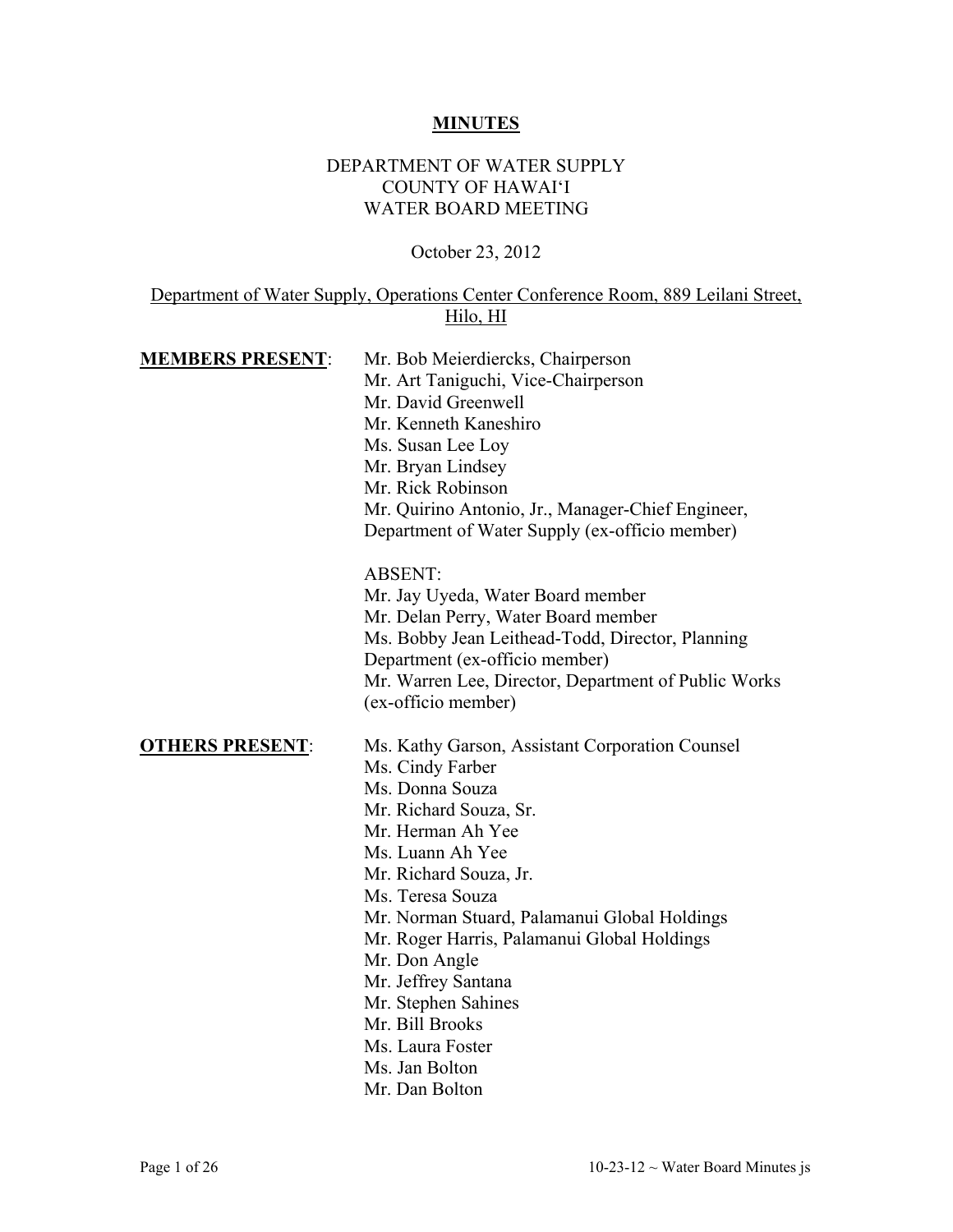Mr. John Yaakub Mr. B. J. Lorenzo Mr. David Mattice Mr. Nelson Ho Mr. Kaimi Judd Mr. Steve Lim, Carlsmith Ball LLC Ms. Brittany Smart, Council Member, District 6 Mr. Alan Stafford Mr. Aaron K. Kalau Ms. Jym Duncan Mr. Joe Kaipo Mr. Bill Stockton Ms. Samantha K. Inouye Mr. Steven Iona Mr. Jordan Santos Kanakamaikai Mr. Charles Smeade Mr. Justin Mason Mr. Casey Santana Ms. Colleen Schrandt, Legislative Auditor Department of Water Supply Staff Mr. Keith Okamoto, Deputy Mr. Kurt Inaba, Engineering Division Head Mr. Daryl Ikeda, Chief of Operations Mr. Rick Sumada, Waterworks Controller Ms. Kanani Aton, Public Information and Education Specialist Ms. Julie Myhre, Energy Management Analyst

**1) CALL TO ORDER** – Chairperson Meierdiercks called the meeting to order at 10:00 a.m.

## **2) STATEMENTS FROM THE PUBLIC**

*The following testimonies are recorded verbatim:* 

**CHAIRPERSON MEIERDIERCKS**: "The first (statement from the public) regarding water meters and award procedures is from Brittany Smart, Council Member, District 6. Brittany? Yeah, also… time limit… Will you try to limit… we have a number of things, so try to limit it to three minutes, and Mr. Taniguchi will be the timer. He'll give the one-minute notice.

**MS. SMART**: Yeah, I won't take up too much of your time. Thank you so much for having us on your Agenda today. As you may be aware, we recently passed a Resolution, or at least moving it to full Council, asking the Legislative Auditor to review the original meter award procedures. Um…so as you're aware that that is going through… I would like to thank the Department for hosting the community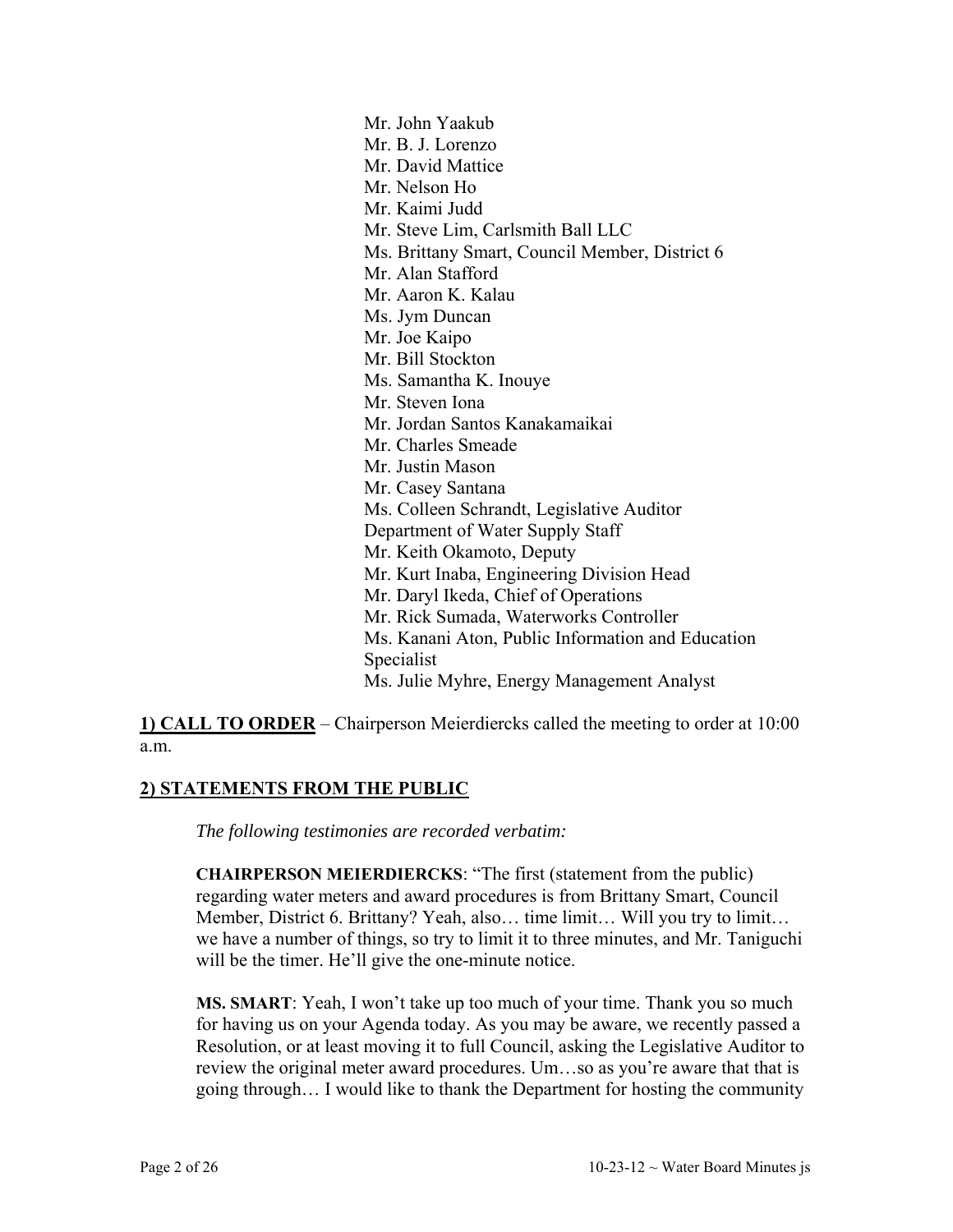meeting in answering the questions, and I would like to thank them for their quick response in some of the community concerns. Since we do have this review of the first award procedures, I am a little concerned about moving forward with some of these Rule changes so quickly, although, like I said, I do appreciate the quick response. Um…I understand the desire to not wait three or four months for a report to be generated. However, I want to make sure that all of the concerns of the community are accurately addressed, and that proper procedures are put forward, to where everyone is treated fairly. My personal opinion is, I would prefer to see these meters go to people that have, um, businesses, or at least have the meters awarded to various businesses. I do like that four of the meters are going to, specifically, to water haulers with PUC licenses, etc. I would like to see that increased. I would also question why one meter cannot be shared between the County and the Community Association. I'd like to hear some explanation on that, because right off the bat, out of the 10 meters, we are taking two off the table. Um, I know there's concern in the community about private individuals being able to have open meters, and I know that was the case for the first round, and in fact, the first award procedures…only one business actually applied and received a meter. All the rest were individuals. So I see that you did change those Rules, where it's now gonna be split four and four. However, I would still question that, and maybe recommend six be to water haulers, and maybe two be open to the general public, and then the other two for the County and the Community Association, if it has to stay that way. Other than that, I really appreciate the Department's quick response, and look forward to the discussion that the Board may have, and I will be available for questions, should you have any. Thank you so much.

**CHAIRPERSON MEIERDIERCKS**: Next speaker, regarding meter, Alan Stafford?

**MR. STAFFORD**: I'm Alan Stafford. Thank you for hearing me. I'm here to talk to you about the meter that should be going into the park, for community use. Uh, we need a meter at the park. It was promised to us by a previous administration, and that we should have a meter there for… to be used for emergencies, for backup water for our fire-fighting, and for the park, and for the community garden that's being proposed for the park. Um, the meter should come directly from the tank with a gravity flow. We need to have…we talked about it with Mr. Antonio, and that we should…we need to find where it'd be 40 pounds of pressure. Am I correct? So we need to know where that spot is, and then we gotta get together with Parks and Recreation so we can get this meter put in. Um, I myself feel that the meters should be increased, and the amount of meters out there…that we resolve a lot of the problems. And there's still only two standpipes. So the two standpipes would regulate how many are going in and out, and if it becomes too much of a line, the truckers themselves should go to another place. So I think having more meters would actually solve a lot of the problem. Having a minimum of 2,000 gallons per day, five days a week, which would come up to 40,000 gallons a month, except during the rain period, where we get a lot of rain, which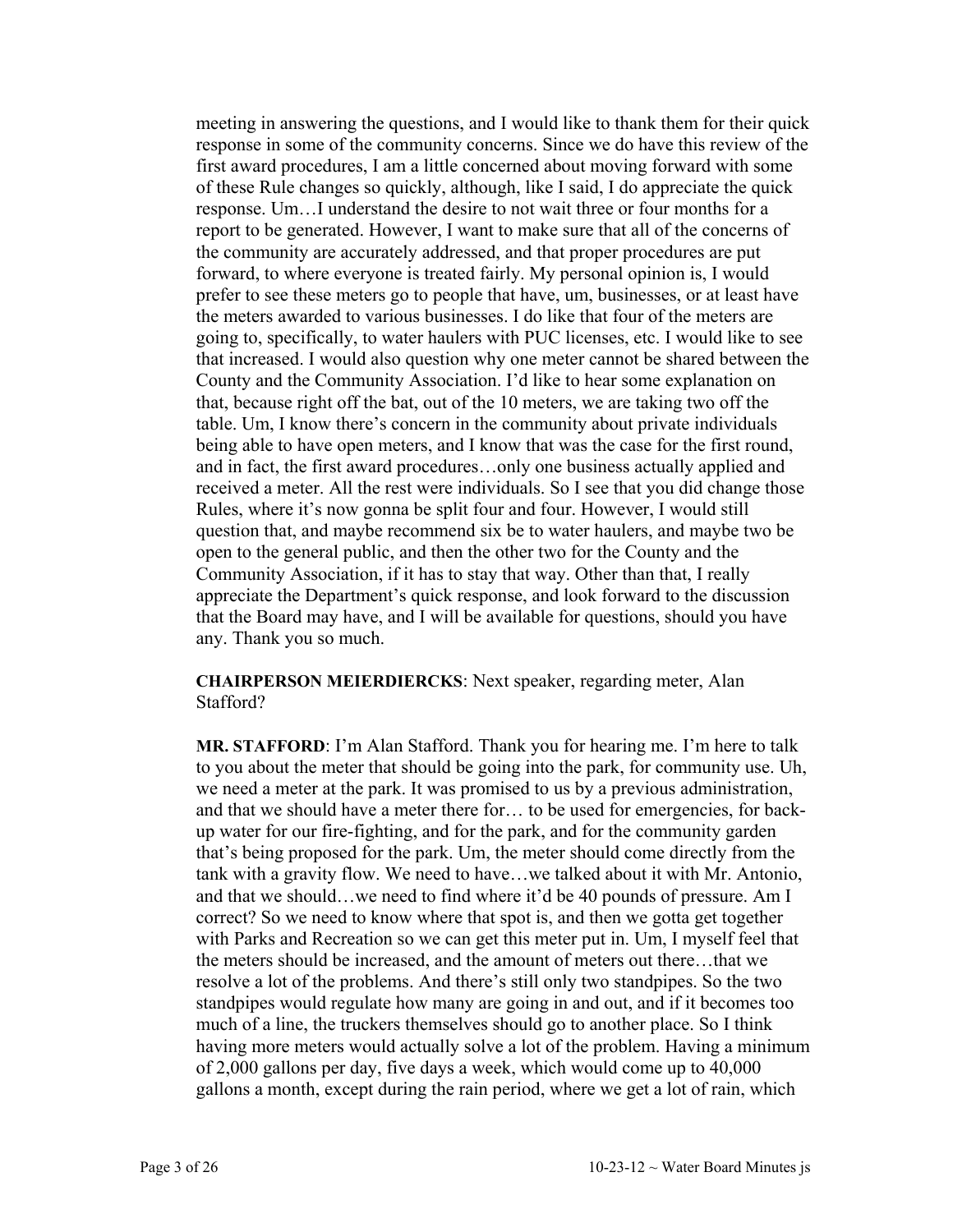the truckers wouldn't have as much use… So that if we drop during that time, and regulate it accordingly to bring it back to a 1,000 gallons a day…which would be not that excessive for the truckers… And it also would take the people out that are not using their meters, because if they're not using the meters, they'd be paying for that already. That would reduce the people who have the meters and are not using them. The park itself needs the water because the kids there are actually using a five-gallon bubbler, bottled, when there's someone there actually to open up the building, so they can have the water. We need outside spigots there, and the water supply is very important for the kids, and the health and safety of the community. Thank you.

**CHAIRPERSON MEIERDIERCKS**: Thank you. Next testifier: Aaron Kalau.

**MR. KALAU**: My name is Aaron Kalau. My concern is that you guys were gonna take the spigots away, and put it up for a lottery. But then, I'm already in the middle of purchasing my own truck, PUC license and insurance. And if that falls through, and I don't happen to get a spigot on my behalf, I'm gonna be stuck with a large loan bill. I just need to know where this is going. And that's it.

**CHAIRPERSON MEIERDIERCKS**: Thank you very much. Appreciate it. Next testifier: Ms. Jym Duncan.

**MS. DUNCAN**: That's a "Miss." My name is Jym Duncan. I have a business called "Trees Please Agrow Forest," and I use water to grow vegetables, and I have a fruit orchard that's growing inside the forest. And I preserve all of the native forest trees, and also plant more of them. But the part that's already cleared, I'm growing vegetables for market. And so, people like me, I don't have a water truck, but I'm speaking on behalf of many community members who've spoken to me at church and in the community. They're very concerned that the water be delivered in a safe and sanitary manner, and that every driver who's a water hauler is licensed by the PUC, and has their commercial licenses, and that their trucks are in good working order and clean, and they're ethical members of the community. I also feel that, uh, fire fighting is a very important concern in our community, because fires can start really quickly, and burn out of control. And the last big fire that we had, covered, uh, at least, I think it was 10 or 12 blocks. And one of our water haulers, Joe Kaipo, is the only one who has water (sic) fighting equipment on his truck, and he was able to donate his services. And his trucks, in order to fight fires and prevent a half a dozen or seven or eight houses from being burnt during that fire, because of his quick action. Uh, that's a very important concern, because we're in the middle of a forest, and uh, this fire was whipped up by winds that caught when somebody's barbecue fell over, and it just took off. People are concerned in the community about fairness, and that the County not be involved in creating a monopoly, where one business has many meters, even people who were just drivers or members of the family have applied for and gotten meters under this first come, first served, where people had to come in the middle of the night. And some of our…one of our water haulers is a mother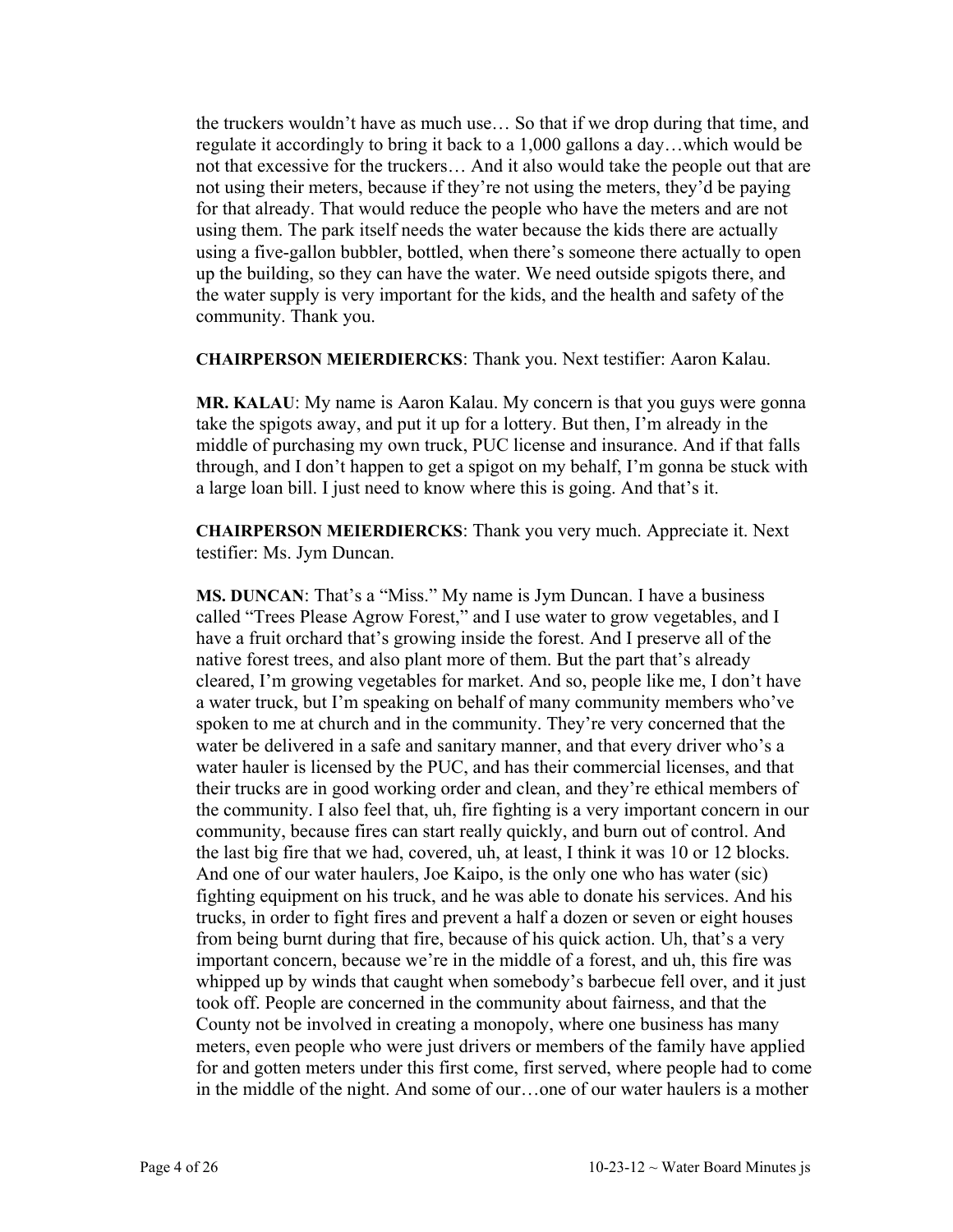with four children in school, and a young child. And it wasn't practical for her to come in the middle of the night. That seems like an unfair way of awarding such an important resource as water, which is so important to a community as isolated and as dry as Ocean View is. And I really thank you for whatever you can do to make this water hauling…uh, the water hauling, fair and safe and equitable. There are a lot of concerns that we have, but we feel that water is so important in Ocean View. We cannot do without it anywhere in the world, but that's one place that it's critical…it's critical. It's not like Hilo, where you have rain almost every day. So thank you very much.

**CHAIRPERSON MEIERDIERCKS**: Thank you. Next testifier: Joe Kaipo.

**MR. KAIPO**: Good morning, Mr. Chairperson, and Vice-Chair, and everybody in the room. I think it's a big (inaudible) at the Water Department. Thank you for allowing us to come here and speak. I have a little speech impairment. Other than that, I'm fine. But first of all, all I'm looking at, to make it so you can understand… I started this 10 years ago, and the first thing I did was to investigate what the Rules and Regulations are in business, okay? So do you get a marriage license after you get married? Do you get…do you have, do you open a big bar, a bar, and then after, do you get a liquor license? No. So, all I'm saying is I'm not against competition. That's fantastic. You just do the things that is fair for the community. I'm the gentleman that has the truck that has the fire fighting equipment, and I go out 200 feet and save houses and stuff. I do it donated. I'm not trying to pat my shoulder or anything. All the other companies are fine also. But let's do it fair, legal. Number One, we're looking at the State… All of us, including all of you here with your jobs, salary, whatever. Each, to us, is important. I pay a million dollar coverage for my trucks, so property damage, okay? Hospitalization, whatever. And liability, too, is very important. If somebody gets hit by a company that's not legal, and the trucks are dirty or whatever, and the people get contaminated water, this is very important. It'll come back to you folks that made the decision. So this is resting on your shoulders. So I think insurance is… Every big store is here…big stores, from Taniguchi down the line, everybody has policies to make it right. And I give credit to anybody that's looking for it, for getting involved, and I think they should be shared properly, you know, with X amount of meters. I mean, how many toilets can you sit on at one time? Okay? So these are the (proposals?) I'm telling about, and um, you know, even like the road crew at Ocean View, okay? I didn't get on, that's okay. But I'm looking for meter, yes. Like the road crew. We have 152 miles of road; they didn't get one. I mean.... So, you know, look into it. Look at when people are paying the meter, okay? When did they get the PUC license, okay? So this is how many people are playing the game of cat and mouse, you know, with State government. That's why we have governments everywhere, the ordinance to make everything legal for us. And I hope you folks will go through the process and be very careful where it goes and how, because all of our pocketbooks in this time of economy, we have to be insured properly. And I thank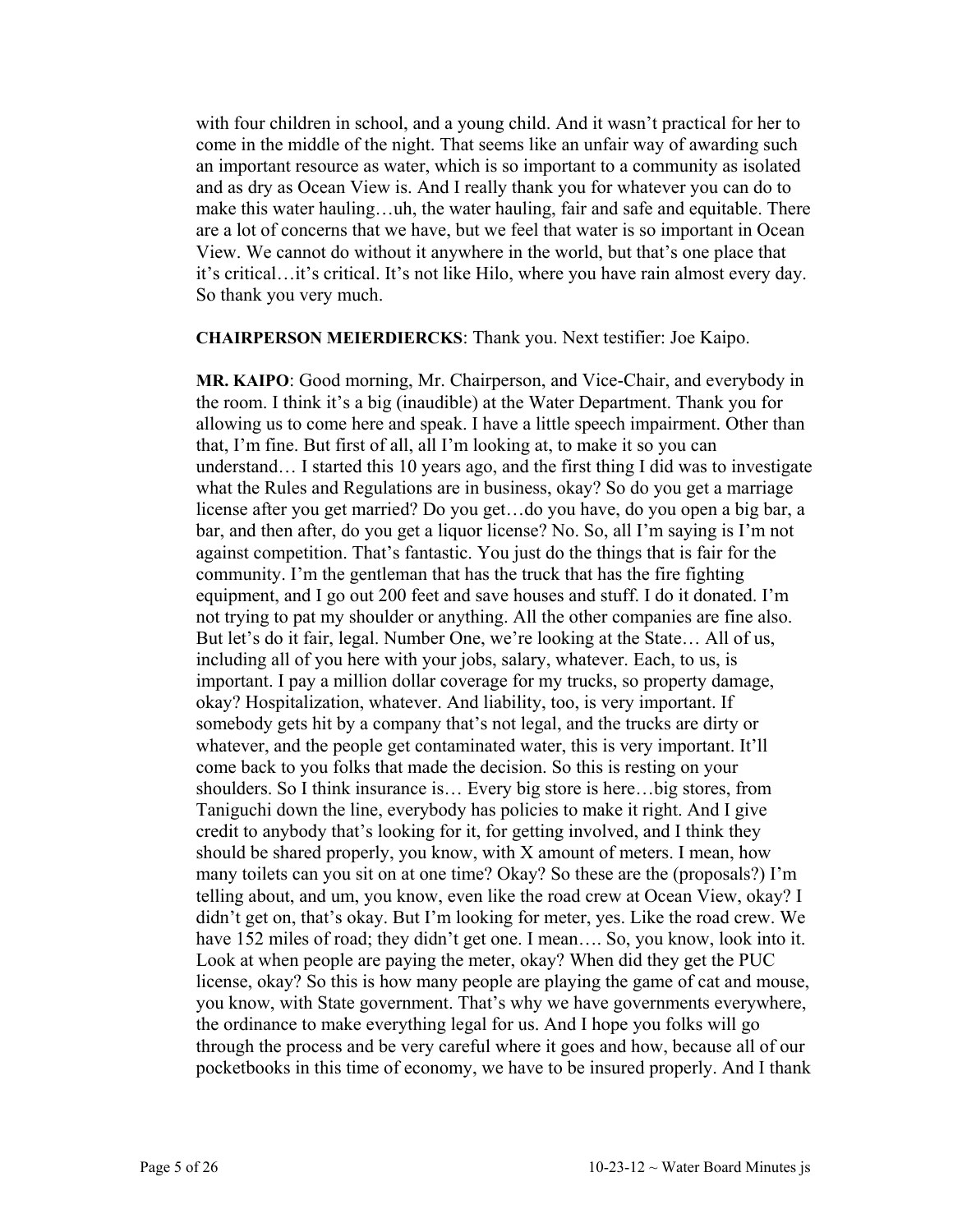you for your patience, and I hope your judgment will be fair and honest. And you guys have a nice day. Aloha.

**CHAIRPERSON MEIERDIERCKS**: Just a reminder to everybody in the room, please turn your phones off or on silent, and your pagers off, please, out of respect for everybody. Next person: Bill Stockton.

**MR. STOCKTON**: Thank you, Mr. Chairperson, and everybody in the room. My name is Bill Stockton, and I represent Lehua Court. We have a commercial venture directly across the street from the standpipes in Ocean View. We were slackers; we got there about 6:00 when the meters were released, and we were 12th in line. So we are wait-listed as Number 2 on the HOVE meter list, just behind the proposed lottery system for the standpipe meters. We request a meter under the commercial or industrial listing of the bulletin that was released. We're converting A-1A to CV1.5, and propose to build out 60,000 square feet of retail and professional space. We are going to be required to hold 150,000 gallons of water for our Zone 4 seismic status. The water feature that we plan to hold the water in will be supplemented by pervious concrete and collection under the concrete, and our roof systems, for collection. We request a water meter to…that would be supported by a truck that we haven't purchased yet, but we could get fire fighting equipment on that truck, to supplement and be made available to the area. Our water storage will also be needed for the tenants that we have in our shopping center. We could work…we've always…have thought of putting up a water company to help supplement the community, as well as supply our own needs. So we support the adjustment, if possible. Thank you.

**CHAIRPERSON MEIERDIERCKS**: Thank you. Next testifier… Samantha?

**MS. SAMANTHA INOUYE**: Good morning. I didn't make it to the first meeting, but I do have a lot of things on my mind. I'm going to present it to you today. I'm representing B.J.'s Excavating & Hauling. Um, we established August of 2007 till present. We are a liability company, we have all our policies. We have credit (inaudible), PUC, CDL's, and we're tax-paying. October 10, 2012, we received a letter via mail, in regards to the HOVE standpipe, first come, first serve. Reading through the letter, I realized that we are being forced to stand back and watch our hard-working blood, sweat and tears be taken away, as if we did not keep up for this, for months, after we found out that they're planning on putting the Ocean View meter in. I've made numerous phone calls to the County (sic) of Water Ka'u, to Cyrus, to Kanani, to make sure we make it to the event – when, where, how. Every question we could ask, just to be sure. It is apparent and obvious that we needed this more than anything. The event dates were advertised in the newspaper for about a week. Um, you couldn't even miss that, you know? We showed up three hours early in line, not to mention that we actually slept in the parking lot, to be there three hours early in line, to sign up for the application. We not only have an account with Water, we pay all our bills, you know; we renew on time. We signed up under our business, our PUC, our license. You know, we pay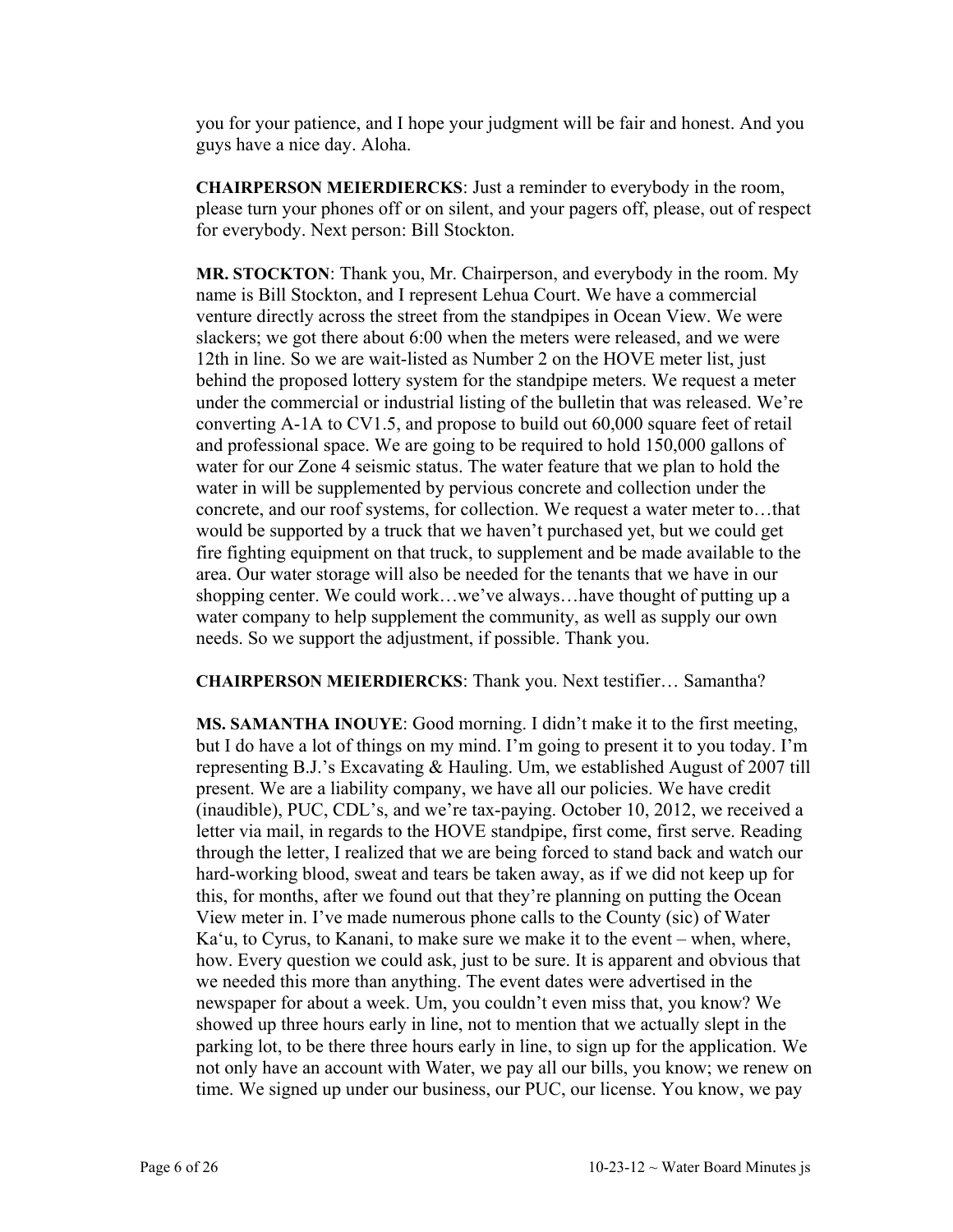with a business check. Bottom line is: first come, first served. Ten applications only. Desperate needs, desperate measures. For the companies that did not show up at all, this is unfair, due to the simple fact that you weren't there. That's between you and your customers. As far as us, we made it, knowing we can put food on the table for our family. Our valued customers, who saw us through the (inaudible) issues…that they also were having a hard time with the economy. And being the fact that we haul to them, um, we dropped their rates, and it not only helps them, you know, it's a lot. You know, a little is a lot. And um, it helps them and their family, but us and our family as well. We value them and their needs for water. Water is the most important element in life. They need us as much as they need us. Please. We did everything right. We followed all the rules. We showed up on time. This is how much it means to us. We are young individuals, and we want to succeed in life. This is our job. Please don't take it away. You know, we have donated water, you know. You know, we try to help out as much as we can, you know, for people who are having a hard time, you know. And this will help them and their families as well. And I don't support the monopoly. Thank you.

**CHAIRPERSON MEIERDIERCKS**: Next testifier: Steven…I can't read the last name.

**MR. STEVEN IONA**: Good morning. With regards with Ocean View standpipe process, yeah…I'm uh, I gotta lotta things to respond to. Bottom line is: I saw it important to me, trying to start a business for my family, and you guys talking about kids. I got seven kids I trying to support. So I made the sacrifices I had to…selling, selling, uh, selling the bikes and all kinda stuff to buy a truck. Stood in line the night before we went, to make sure… I saw how important it was for my future. To me, how come, uh, certain individuals, established already, didn't see the importance to them to be there, too, yeah? So uh, you guys talk about taking away the meters, and reissue it in a lottery. That's not fair to us. We made sacrifices, yeah. And um, everybody read the same thing in the paper. Everybody read the same news, and uh…whatchacall. And back to, uh, it's not about PUC and everything, yeah. I'm pretty sure that, uh, you have to get this meter before you get one PUC; you cannot have, uh, a truck and a PUC and everything, and then see if you can get a meter. You understand? Certain things, certain balls gotta get rolling before you can make the next step, so I got the meter; the next step was acquiring the truck and applying for the PUC. That's how it goes. So the bottom line is: I showed up; I waited in line. I made the time, you know? Left the night before to make sure that I had my chance. So that's all I got.

**CHAIRPERSON MEIERDIERCKS**: Thank you very much. Next testifier: Jordan Santos Kanakamaikai.

**MR. SANTOS KANAKAMAIKAI**: I'm just one person, per rumors of that being two people…for the newspaper. I'm Jordan Santos Kanakamaikai. I'm a spigot holder, and I presently own my own company. I'm doing my own thing. My regards is…to their proposal for the lottery. Like everybody else has been saying,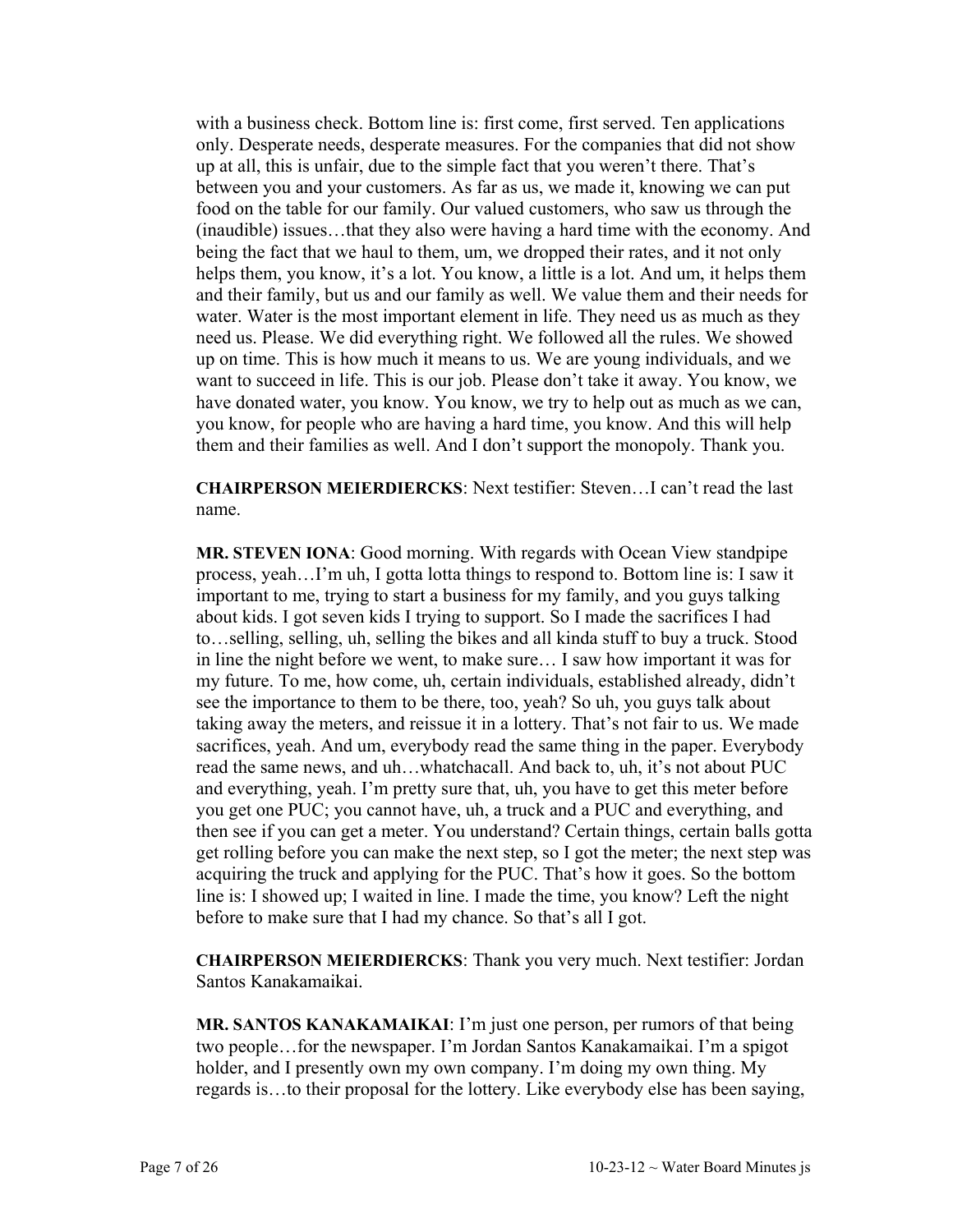we made the time for go there in the morning. We did our stuff we needed to do. As Mrs. Smart is opening this proposal, they are also opening themselves for liability on behalf of we did nothing wrong. We did not break any laws. So why are we getting something taken away from us, that we didn't do anything wrong? On the behalf of community aspects, we've been in this for 15 years. We've been delivering to Ocean View; we've been doing everything possible that we need to do. You can ask anybody. Mr. Kaipo's comments about fire… The last fire, you can check with Parks and Recreation, Public Works…they paid him for it. It was in the newspaper. He was not volunteered. But on other behalfs, with the spigot and stuff, you guys wanna add more spigots on…when if there is to be all the trucks that are right now running through Ka'u, it'll be 366,000 gallons a day if they use in excess of their…every truck running. How many gallons are in a tank? It's 300,000. The system is inadequate for our community. You guys said it's for the community, and you guys were advancing the system for the commercial use, just so we could help out the community. But was not the system made solely for the community's emergency use? So there, I see no reason to add more commercial spigots if there was not made specifically and solely for a commercial reason. And the behalfs of the PUC and all of that…there is no PUC regulation that's…um…State regulation that says the water hauling truck needs to be held certified, because after it leaves the spigots, the Department of Water Supply's spigot, it is no longer your guys' responsibility. It's on the liability of the person, and there's no department or any regulations from the Health Department that says that the water is potable, and has to be potable to reach our water tanks. So why do we need to have a certified tank, a certified truck, a business license? There is no regulations from the Health Department. Everyone's barking up the Department of Water Supply, but they need to go to different departments: the PUC, talk to them. Talk to the Department of Health. Talk to other departments, other than barking up one tree. Thank you.

**CHAIRPERSON MEIERDIERCKS**: Next is Charles Smeade.

**MR. SMEADE**: My name is Charles Smeade, and like at the previous meeting, I'll make it short and sweet. Everything that was done in the water meters was done totally legal and above board. You've got some crying, whining babies that didn't get there on time, and they wanna make a redo. I see liabilities in a redo. Thank you.

**CHAIRPERSON MEIERDIERCKS**: Thank you very much. Next testifier: Justin Mason.

**MR. MASON**: Hi, everybody. I'm here on behalf of everybody that gets water from the water spigots for house use and stuff. I just heard that they want to make a limit on how much water that we can get, and I don't think it's fair, because a lot of people don't have a lot of money and stuff, and that's the only way of taking care of their families and their farms and stuff. So I think it's running pretty good, so I think it should stay how it is right now. And you know, a lot of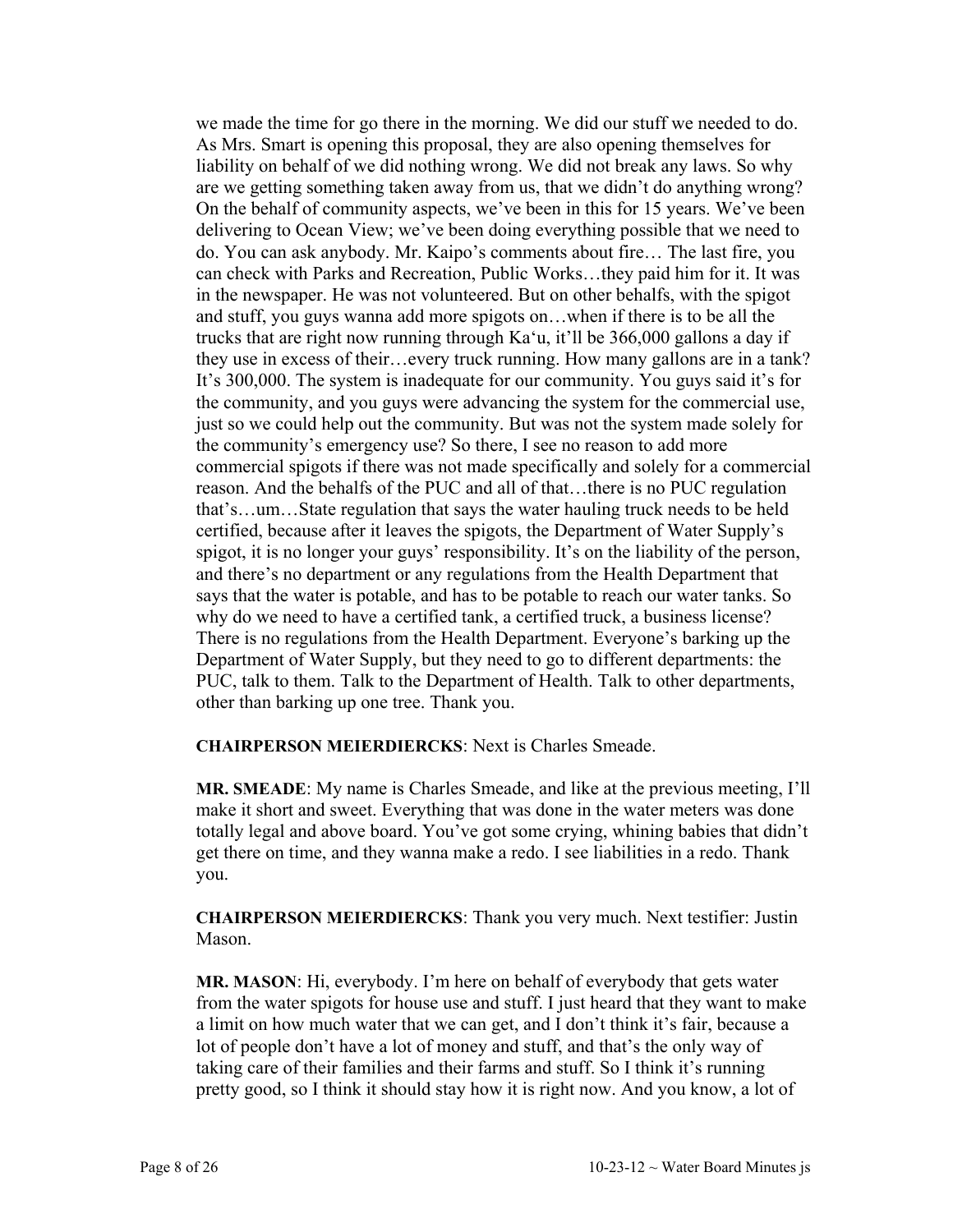people have hard times, so I don't think they should put a limit on the water spigots for people to get water. That's all I got to say. Thank you. Aloha.

**CHAIRPERSON MEIERDIERCKS**: Next testifier: Casey Santana.

**MR. CASEY SANTANA**: Aloha. I'm Casey Santana, from Pure Hawaiian Water, and I object to this proposal for a lottery…is… We followed the rules; we got a meter. We was there early, and we was one of the lucky guys that got a meter. And I don't feel that the Water Department is in any fault in how they did their set-up and their advertisement on how it would be legal, and to everybody else. And if you didn't show up you didn't get one. Well, too bad. I mean, we all gotta go by the rules, and we gotta… If you miss your court date at 8:00 in the morning, the judge gonna make contempt of court, and that's it. So, you know, we're all in this together, and we all read, and we all went to the meetings, and we all got…you know. Whoever got awarded for a meter, that's how it is. And we're fortunate we have water in Ocean View. Thank you guys very much.

**CHAIRPERSON MEIERDIERCKS**: Thank you. Is there any other testifiers? Somebody said there was a testifier in the back? Anyone want to speak, please, to the Board?

**SECRETARY**: Sir, if you could identify yourself? Thank you.

**MR. JEFFREY SANTANA**: I'm Jeffrey Santana. I currently hold a meter. As everybody's been saying here that have meters, we did everything right. It was in the paper; we read the paper. Cyrus called all the water companies the night before, and told them that the meters would be given out at 8:00 in the morning in Hilo. If you're there, you get one. If you're not there, you don't get one. You know, it's first come, first serve. And as it's been told a lot, somebody on the side of the road, a homeless person – as long as they can pay their bill, they have the money, they can come in and buy a meter. And you know, everybody else is out of luck – you're not there. As far as PUC is concerned, right now, PUC should be left alone. This PUC has nothing to do with these spigots right now. It's between Water Department, the water haulers and the community. As far as being legal, having clean trucks and everything, well, there is only one company on this island that has a certified truck that can haul potable water – out of the hundreds of trucks on this island that haul water. And that's Ben Alonzo. He's the only one on this island. As soon as the water goes into your water tank, it becomes nonpotable. And everyone knows, once you start pumping into their tank, you can't drink that water, you know. Out of our tanks, we can drink it. You know, when I'm working, I fill my water bottle off out of it. I drink out of my truck. So do the rest of the truckers. But you know, as far as PUC is concerned, it should be left out until the end. And then, when PUC comes up, we will deal with that directly, because there's some people that shouldn't have PUCs, because of felonies. And you know, they know who they are, and we're working on that, too. That's all I got to say. Thank you."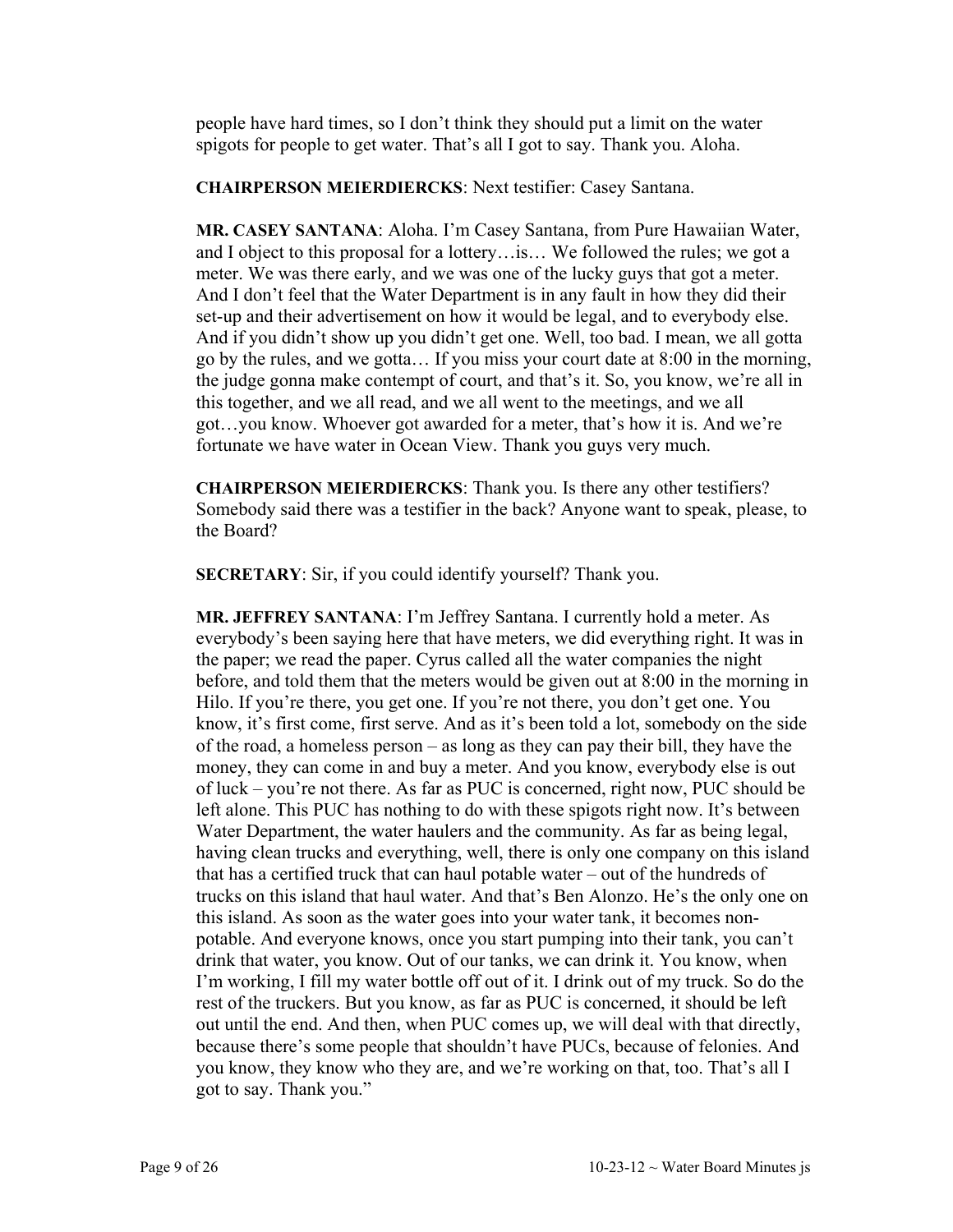## 3) **APPROVAL OF MINUTES**

The Chairperson entertained a Motion to approve the Minutes of the September 25, 2012, Water Board meeting.

ACTION: Mr. Taniguchi moved to approve; seconded by Mr. Lindsey, and carried unanimously by voice vote.

#### 4) APPROVAL OF ADDENDUM AND/OR SUPPLEMENTAL AGENDA **(Note: Addendum requires Roll Call Vote)**

None.

Chairperson Meierdiercks asked to move up Item 7(A), HAWAIIAN OCEAN VIEW ESTATES STANDPIPE FACILITY.

## 7) **KA'U:**

# **A. HAWAIIAN OCEAN VIEW ESTATES STANDPIPE FACILITY:**

Topics of discussion included complaints regarding allocation of standpipe meters, and a proposal regarding reallocation of meters via a lottery system.

Ms. Aton distributed a historic timeline and details of the events and developments running from the time that the Ocean View facility was blessed in July, to the present. In August, the Attorney-General began requesting information on the meter application procedure, and DWS received numerous phone calls and emails. The Department also held a community meeting on August 29, 2012. Ms. Aton noted that today's testimony would appear in the Minutes for this Board meeting. Regarding the August 29 meeting, Ms. Aton's handout included a synopsis of each speaker's testimony. The handout also included some letters and emails to DWS that predate the August 29 meeting. In October, DWS sent its letter to the community in the aftermath of the meter allocations. The handout also included a copy of the Resolution that moved out of County Council Committee in late October, and which now goes before full Council.

The Manager-Chief Engineer said that the August 29 community meeting, the Committee meeting, and today's testimony, the Department needs to evaluate all of the community's concerns. He said that he believed that there is common ground from which the Department can come up with options to resolve some of the issues raised. He did not feel that today was the day to take action. The Manager-Chief Engineer said that DWS will be talking to the community and the truckers. He said that the testifiers today came up with very valid concerns, and DWS needs to listen to them and come up with common ground. He did not think that there is any need for action from the Board at this point. Once DWS comes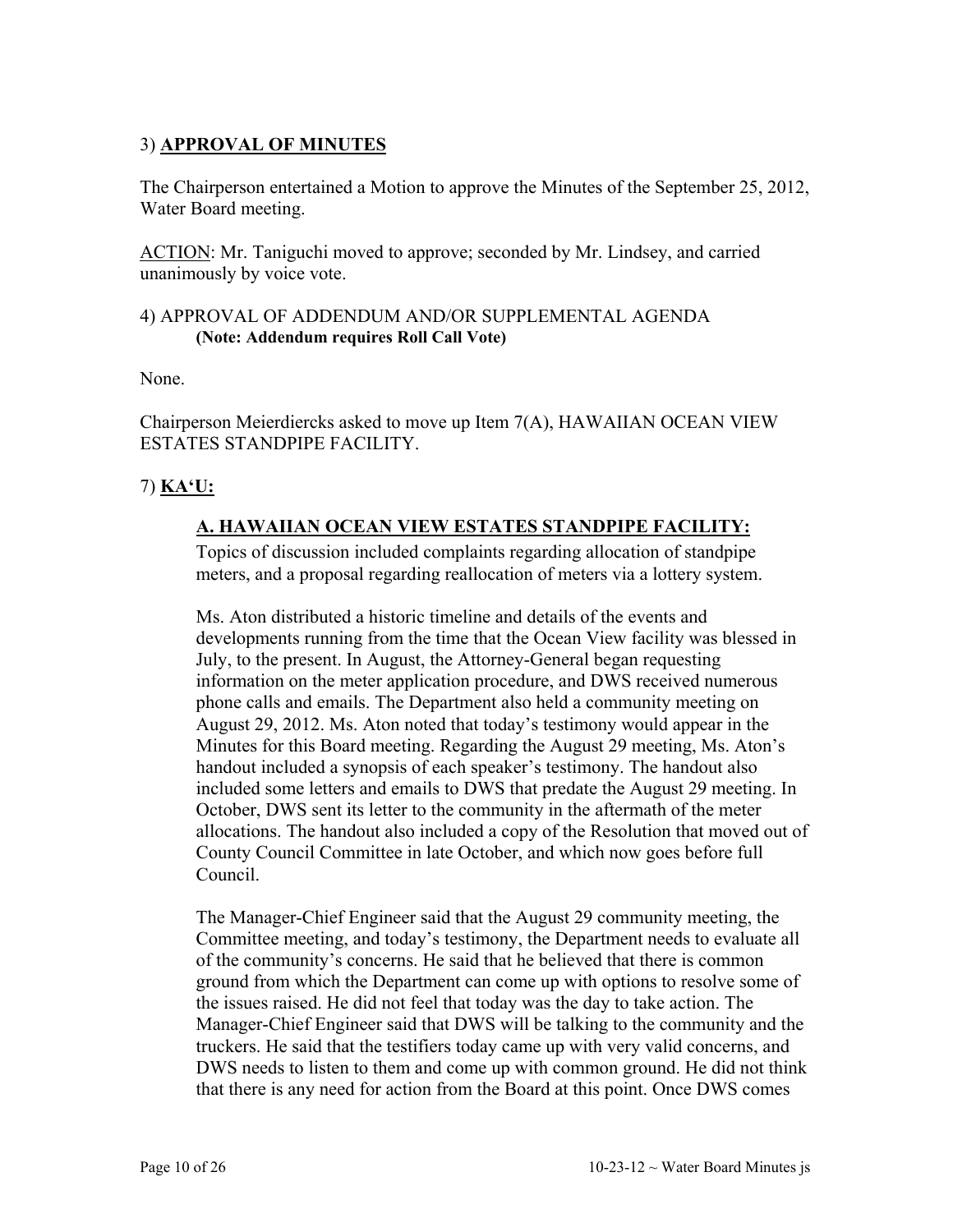up with options, the Department will come to the Board, hopefully at the next meeting or the following meeting.

Chairperson Meierdiercks asked for an explanation of Resolution 301-12 Draft 2, that he had just received.

The Manager-Chief Engineer explained that that Resolution pertained to the Kona Ocean View/Pu'ukala Improvement District; it was a separate item that had nothing to do with the Hawaiian Ocean View Estates-related Resolution, which was Resolution 312-12.

Chairperson Meierdiercks asked for an explanation of Resolution 312-12.

Council Member Smart said that immediately after the meters were allocated for Ocean View, her office received calls from the community expressing concerns. The main concern appeared to be that the prices for water hauling were not going down. Ms. Smart acknowledged that that issue was not under the Board's authority or jurisdiction. There were also concerns about a monopoly. It appeared also that the community was unaware that meters were going to be available to anyone, not just water haulers or businesses. The fact that some meters were awarded to individuals was a big cause of concern, particularly because the awards were made indefinitely, Ms. Smart said. She said that once the award was made, there was no timeline for needing to renew; this made some community members feel that they had no recourse. She said that the Resolution asks the Legislative Auditor to review the award procedures used by DWS, and to review any compliance measures, programs and procedures to ensure that compliance is adhered to. Ms. Smart noted that one of the main compliance measures prohibits sub-letting. She wanted to know how this no-subletting rule would be enforced, and how meters would be removed for non-compliance, and how the vacated meter would be awarded. Ms. Smart said her biggest concern was the fact that the public was unaware that any individual could apply for one of the meters, so long as that person was current on his water bill, had the wherewithal to pay for the meter and was in line when the applications were taken. The public had assumed that the meters would be going to water haulers. Ms. Smart said that was a very reasonable expectation on the part of the public. Ms. Smart said that Ms. Colleen Schrandt, the County's Legislative Auditor, had been invited to come to a public meeting on the meter issue, to listen to the public's concerns. Ms. Smart noted that Ms. Schrandt was present at today's meeting, as well. Ms. Smart expressed appreciation that DWS was supportive of the review of its meter allocation procedures.

The Manager-Chief Engineer asked Ms. Smart to describe the process regarding the Resolution, noting that the Resolution's first reading was a couple of weeks ago, and the second reading would be before full Council.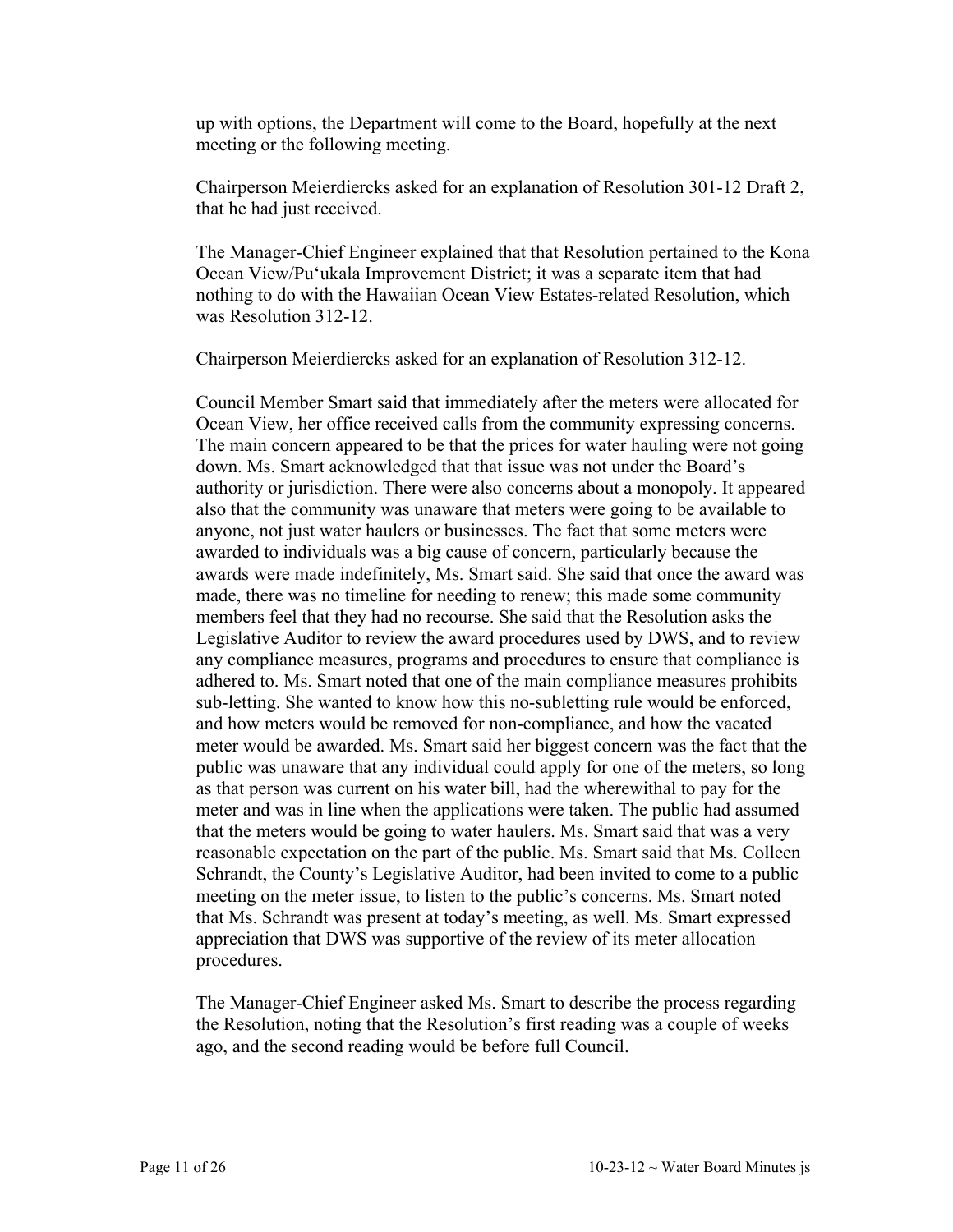Ms. Smart confirmed this, saying that resolutions get two hearings, one at Committee level. The resolution then moves forward, regardless of whether it gets a positive or negative recommendation. As it turns out, this Resolution moved forward with a positive recommendation, and will be heard at the next full Council meeting, on November 9. Ms. Smart noted that she was unable to attend the Committee meeting, when the first reading took place. She said she looks forward to the favorable passage of the Resolution. Once passed, the Legislative Auditor will be asked to do the review of the meter allocation procedures. It will be up to Ms. Schrandt and her staff as to how to proceed from there, and what timeline to use, etc. The Resolution just asks Ms. Schrandt to add this review to the array of other issues she is looking into, Ms. Smart said.

Mr. Taniguchi asked what exactly the Legislative Auditor will be looking into.

Ms. Smart said the Council is asking the Legislative Auditor to look at the original meter award procedure, and also the compliance review procedures and policies that are in place. The Council is asking Ms. Schrandt to look at the original meter award process, the compliance aspects, and to make recommendations.

Mr. Taniguchi asked if that was all; he asked whether anything might be rescinded.

Ms. Smart said that all it involved was reviewing the process; it would not be a matter of rescinding anything. The Legislative Auditor might also make recommendations for moving forward, she said.

Mr. Robinson asked what happens if Ms. Schrandt does the review and finds that there is nothing wrong. He asked what the next step would be then.

Ms. Smart said that would be up to the next Council, but acknowledged that it is not even under the Council's jurisdiction. Instead, it is under the Water Board's jurisdiction and that of the Department of Water Supply, which is semiautonomous. Ms. Smart said that it is only within the Council's purview to ask for the review.

Mr. Robinson said that he was asking Ms. Smart, who as Council Member asked for the review, what the Council would do if the review comes back and there are no recommendations from the Legislative Auditor. Ms. Smart said the Council has no authority to take further action.

Mr. Robinson said well, the Council has the authority to ask for the audit.

Ms. Smart confirmed this, and said that she felt it was necessary to do so, considering the concerns of the community. The review would at least provide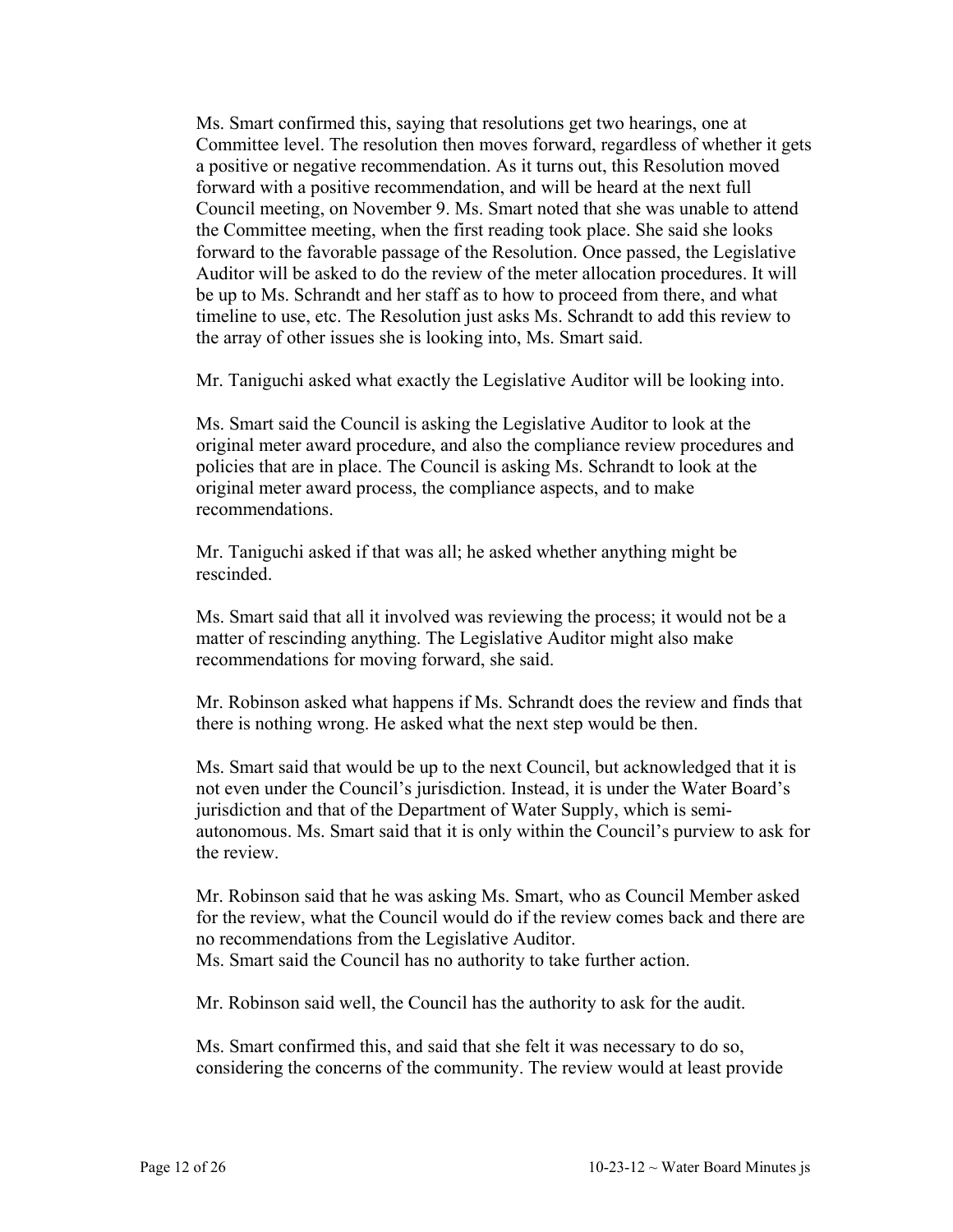responses to the various questions, comments and concerns that are floating around the community, she said.

Mr. Robinson asked whether the Legislative Auditor's findings would be shared with the public.

Ms. Smart said yes, it is completely public, like any other document.

Ms. Lee Loy asked whether there were a due date by which this audit had to be completed.

Ms. Smart said she did not put in a due date; that would be up to the Legislative Auditor to determine. She suggested that the question be posed directly to Ms. Schrandt. Ms. Smart said that all that Council is requesting is for Ms. Schrandt to look into the processes.

Mr. Taniguchi asked whether DWS would be meeting with the community following today's meeting.

The Manager-Chief Engineer said he would get his team together to explore options, and schedule meetings with the community. He said the Department would keep the Board posted on what the Department has come up with regarding options, etc.

Mr. Robinson asked whether it would be possible to add more commercial meters.

The Manager-Chief Engineer said that was a possibility.

Mr. Kaneshiro asked whether a Motion was needed to defer action.

The Manager-Chief Engineer said no, no action was needed at this time.

Chairperson Meierdiercks said that today's Item was for discussion and information purposes. The Board heard a lot of testimony, and there is a lot for both the Board and the Department to digest. The Department will keep the Board advised, and this Item will be on next month's Agenda.

Ms. Duncan, speaking from the back of the room, asked who to contact about trucks back-firing, etc.

Chairperson Meierdiercks asked that any questions or problems be directed to the Department, and if necessary, the concerns will be brought to the Board's attention. He thanked everyone for coming today to testify.

(A brief recess was called at 10:45 a.m. The meeting resumed at 10:55 a.m.)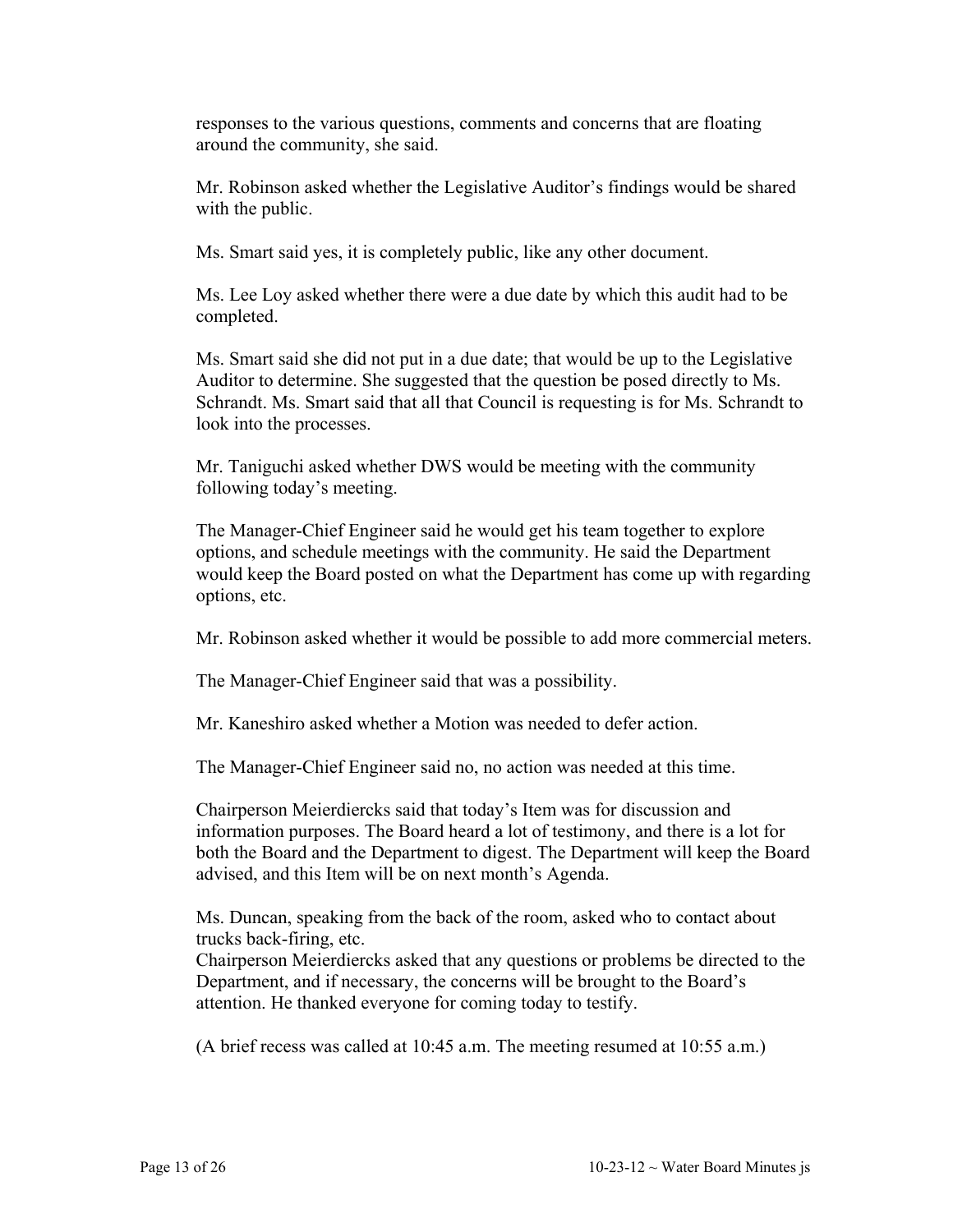#### **5) SOUTH HILO:**

### **A. JOB NO. 2012-10 – REPAIR AND MAINTENANCE OF AIR CONDITIONING SYSTEM, WAIĀKEA OFFICE PLAZA, DEPARTMENT OF WATER SUPPLY:**

Bids for this project were opened on October 18, 2012, at 2:00 p.m., and the results were to be reported at this meeting.

Ms. Garson asked that this Item be deferred to the next meeting.

#### **6) NORTH KONA:**

## **A. KONA SEASCAPE – AMENDED FOURTH AMENDMENT OF WATER FACILITIES AGREEMENT:**

(Deferred at the September 25, 2012, Board meeting.)

Owner of TMK (3) 7-3-010-053 ("Lot 4") seeks to clarify with an amendment to the Fourth Amendment of Water Facilities Agreement dated May 9, 2012, that the extension granted to provide engineering and design work applies to Lot 4, in addition to TMK (3) 7-3-010-052 ("Lot 3"), as the parcels are now owned by different entities.

The Manager-Chief Engineer recommended that Water Board approve the subject agreement, and that either the Chairperson or Vice-Chairperson be authorized to execute the agreement, subject to review as to form and legality by Corporation Counsel.

MOTION: Mr. Kaneshiro moved to approve; seconded by Mr. Lindsey.

The Manager-Chief Engineer said that this Agreement refers to two Seascape developers, whereby they made sure that the water units secured in Seascape One were in place; this needed to be coordinated with Seascape Two. The Department has no objection to the approval of this Agreement, he said.

Mr. Robinson asked why there was only one signature on the Agreement; he asked whether there was a counterpart signature.

Ms. Garson produced the document containing the counterpart signature.

ACTION: Motion carried unanimously by voice vote.

### **B. AMENDMENT TO AGREEMENT REGARDING DEVELOPMENT OF SOUTH WAI'AHA SYSTEM AND AMENDMENT TO AGREEMENT REGARDING DEVELOPMENT OF NORTH WAI'AHA SYSTEM:**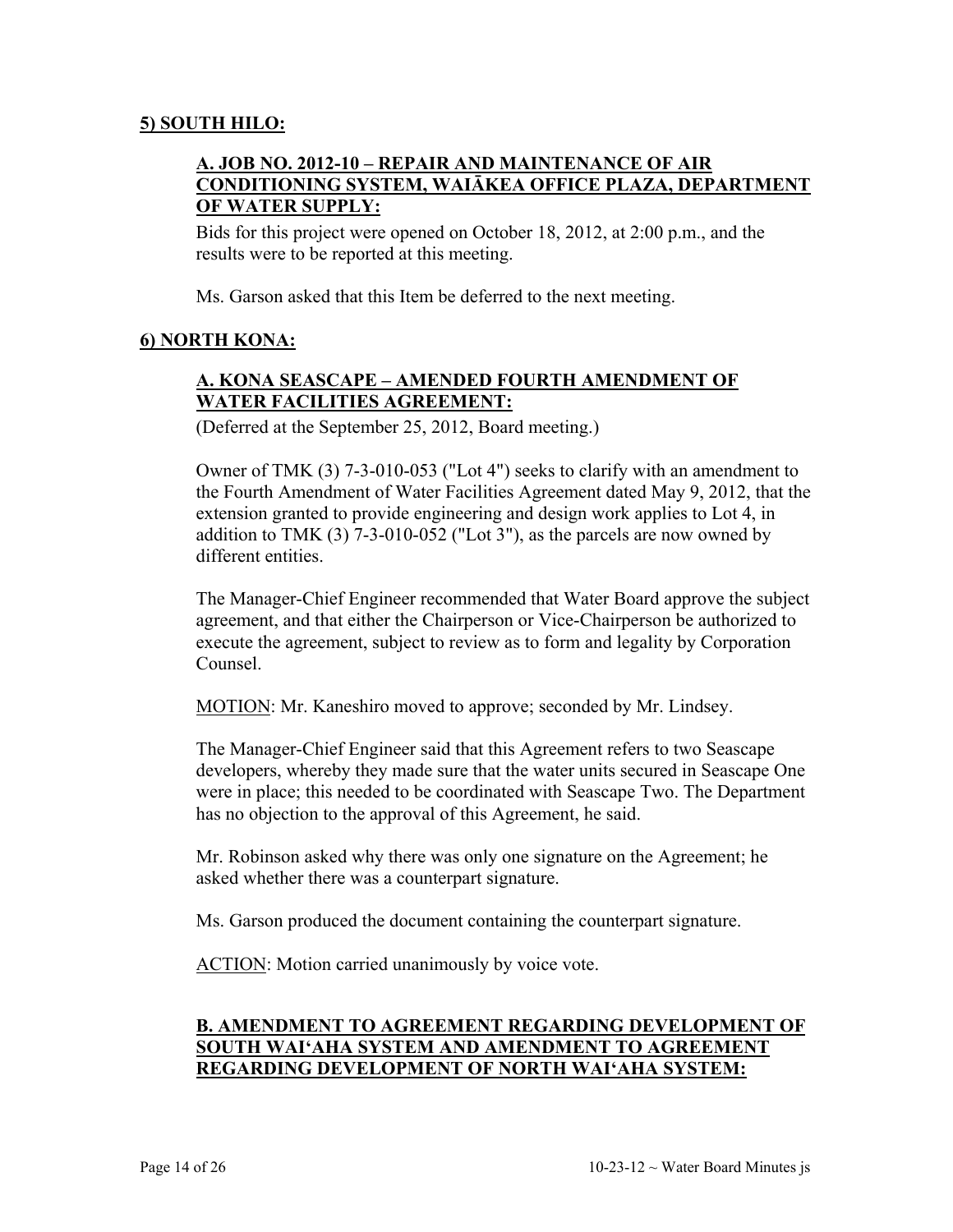The developers of the South Wai'aha System and North Wai'aha System, Wai'aha System, LLC and Wai'aha System II, LLC, respectively, would like to amend the existing agreements. There will be new members, as previous members of each agreement have executed "redemption agreements," releasing them from the respective agreements. There will be one amended agreement inclusive of both existing agreements identifying the terms and members of the agreement.

The Manager-Chief Engineer recommended that Water Board approve the subject agreement, and that either the Chairperson or Vice-Chairperson be authorized to execute the agreement, subject to review as to form and legality by Corporation Counsel.

Ms. Garson said that the Department's recommendation now was to defer this Item.

Chairperson Meierdiercks called for a Motion to defer.

Mr. Lim, the attorney for one of the Seascape parties, asked to make a presentation.

Chairperson Meierdiercks said he still needed a Motion, and then discussion could take place.

MOTION: Mr. Taniguchi moved to defer; seconded by Mr. Lindsey.

Mr. Robinson asked about the November 7, 2012 expiration date of this agreement.

Ms. Garson said that the following Item is a time extension request which would cover it.

Mr. Lim asked if this was the appropriate time to make a presentation.

The Manager-Chief Engineer said that before Mr. Lim's presentation, the Manager-Chief Engineer wanted the Board to know that DWS had been going back and forth with Mr. Lim and his clients regarding the proposed Amendment to the Agreement, and at this point DWS is not ready to recommend approval.

Mr. Lim distributed copies of two sets of the proposed agreements, the draft version and the so-called red-lined version; these were the proposed amendments to the Waiaha System agreements under discussion with DWS. Mr. Lim provided background dating back to 1999, when the predecessors of the current parties, Kohanaiki Shores, LLC (KOH), Palamanui Global Holdings (which is doing the Palamanui project in North Kona) and the then-Water Commission entered into a water agreement for the development of the Kau Wells 1 and 2. These wells are located near the McCully Estates project up on Māmalahoa Highway. At that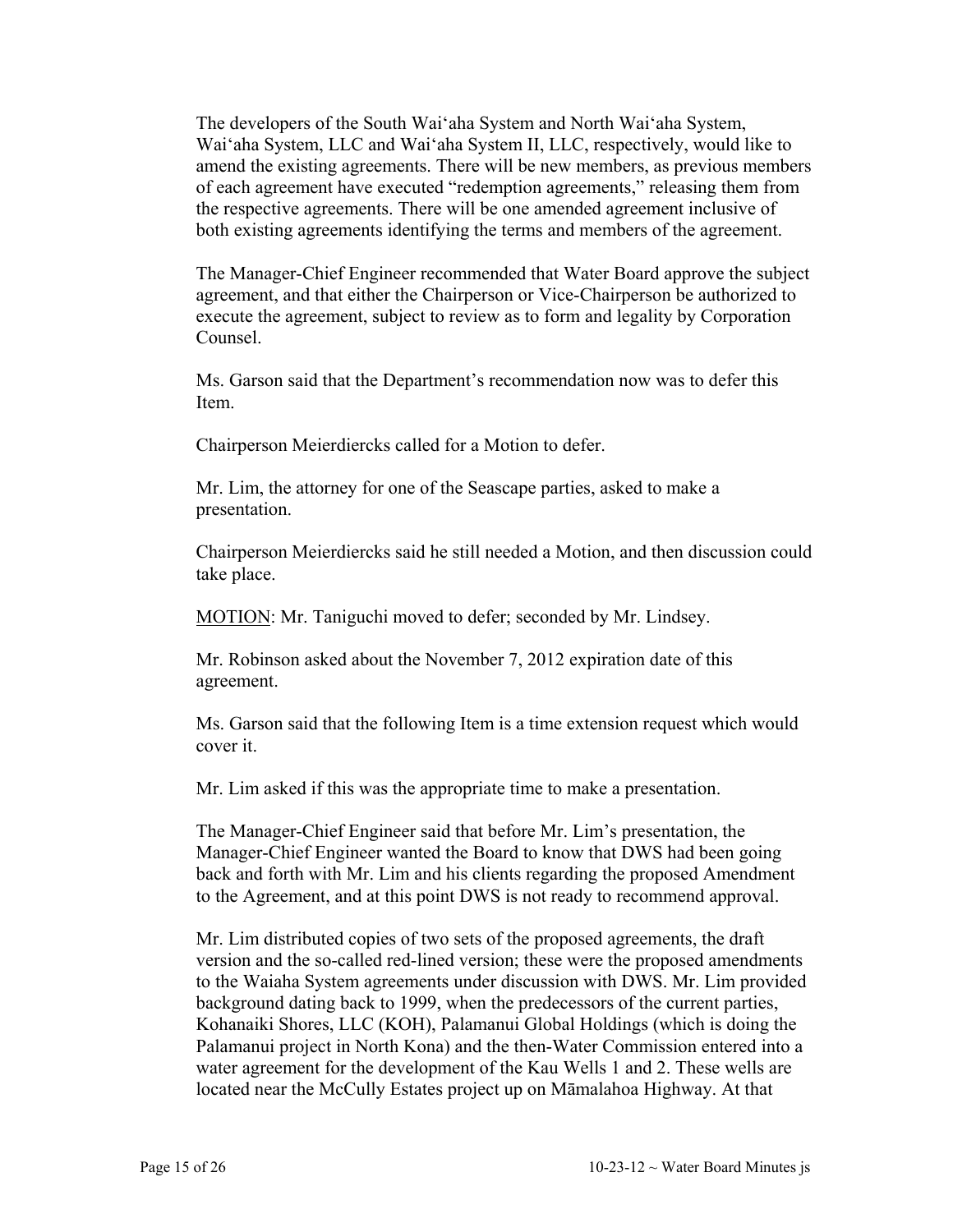time, it was recognized that the water quality from the Kau Wells was not pristine, so Paragraph 6 of that agreement provides for a 10,000-hour pump test. During that test, the water would be tested, and the gallons per day that were promised to the developers under that agreement could be decreased if the chloride levels of the water increased to greater than 180 parts per million (ppm), or if the quality of the water in Well No. 1 or Well No. 2 deteriorates or is otherwise deemed unacceptable by the Water Commission, based on the primary and secondary contaminant levels specified by the U.S. Environmental Protection Agency and the State Department of Health. Over the years, development ebbed and flowed, and today, the three parties are KOH, Palamanui and the Water Board. In the course of processing the current agreement, DWS raised concerns about the water corrosion effects the Department was seeing in the wells in that northerly area of Kona. As a result, the parties engaged in about a year and a half of going back and forth on the potential for treatment of that water, through Tom Nance Water Resource Engineering. Mr. Lim said that the parties have come up with several solutions. He noted that as time went on, the Waiaha System came on line, managed by Mr. Dan Bolton. This system is in a corridor running from DWS's Waiaha Well, which is considered one of the best wells in Kona, Mr. Lim said. This well will connect up to DWS's line at Māmalahoa Highway, down to the area of Hualālai Road, all the way down, putting in two tanks on Queen Ka'ahumanu Highway, then running north to the Keāhole Airport. Mr. Lim noted that the water that currently goes to the Airport is mostly from the Kahalu'u Shaft, and has high levels of chloride. The excellent Waiaha Well source will allow DWS to decrease pumping from the Kahalu'u Shaft, and bring this extra-good water up to the northern section (which includes the Airport). He noted KOH's participation with Mr. Bolton to bring the water north. Mr. Bolton, through his negotiations with the various property owners in the area, obtained a unique set of land use entitlements for the tank sites and easements for the transmission lines as part of the Waiaha System, Mr. Lim said. These entitlements will be part of the dedication to the Water Board, for acceptance of the water system. Mr. Lim said the last remaining issue for his client KOH is to know, once his client does these improvements, that KOH will not need to do anything more. He said that because of the water quality issues with the Palamanui wells and the Kau wells, KOH wants to attain certainty on what the goal line is for expenditures on the water facilities. That is part of the draft Amendment to the Agreement that Mr. Lim distributed today, regarding the South Waiaha System. The Waiaha System originally was set up as a North Waiaha System and a South Waiaha System. The North System serves a limited set of properties, and the South System is the one that brought the water all the way down to Queen Ka'ahumanu Highway. As part of this new proposal, the North System participants, and the water commitments that would have gone to them, have been transferred to the South System. Under the proposal, KOH will still provide to the Water Board the corridors and the real estate that are necessary for DWS to do its own system later on. KOH will move all of the water commitments down to the South System, and put all of the members in there. At the end of the day, the Water Board will only be dealing with one Waiaha, called "Waiaha System, LLC." As a function of the proposed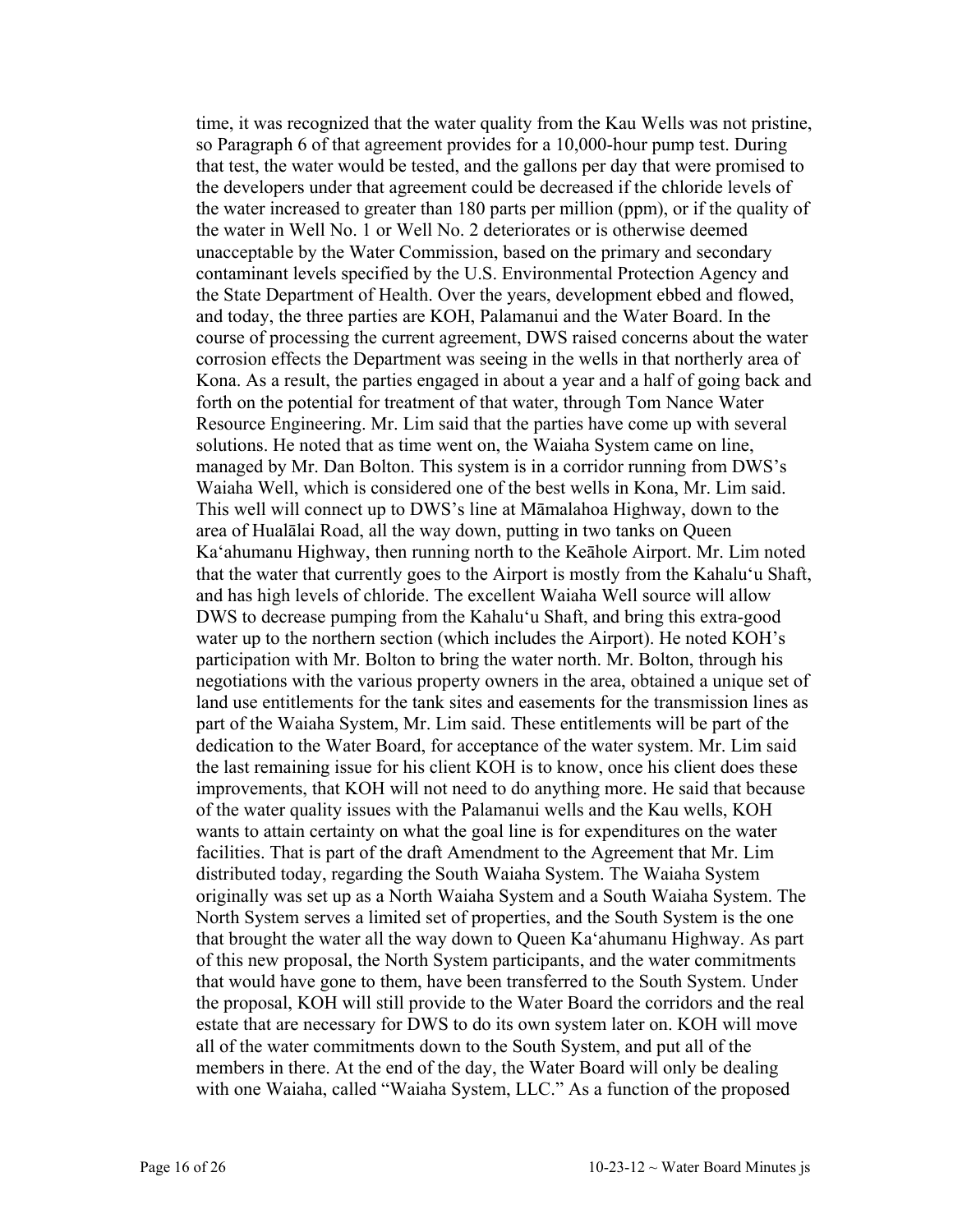amendment, the North Waiaha System will be folded into the South Waiaha System, Mr. Lim said. Mr. Lim drew the Board's attention to Page 4 of the redlined version: this deals with the main issue for KOH, regarding full satisfaction. If KOH does certain stipulated items, KOH wants to be fully satisfied that KOH does not have to do anything else. DWS has not yet reviewed the report from Tom Nance Water Resource Engineering on what those items would be. In Paragraph C of the red-lined version, the full satisfaction issue is addressed where it states: "except for certain storage and transmission facilities related thereto, as mutually determined by the Department of Water Supply and KOH, pursuant to the KOH report by Tom Nance Water Resources Engineering." This would be KOH's final obligation, Mr. Lim said. He noted that Mr. Nance has been in discussions with DWS since May of this year; he anticipated that Mr. Nance will get his report finalized within the next week or so, and then the report will go to DWS for final review. Mr. Lim outlined what he saw as two options for the Water Board. The first option would be to act on KOH's proposed revisions to the agreement, to allow DWS to review the report by Mr. Nance. The second option would be that the Board agrees in principle, and acts on the two time extensions to the Waiaha agreements today. That would give an additional month, to come back to the Board with a revised agreement. Mr. Lim said his client prefers the first option, but that really would be the Board's decision. He said that the Waiaha project would provide a significant benefit to DWS, much more than most projects.

The Manager-Chief Engineer said that the Department stands by its recommendation for deferral. DWS still needs to scrutinize Mr. Lim's proposal, and needs to take the time to give it a thorough review – to ensure that the Department's needs, and the needs of Mr. Lim's clients, are met. DWS is anxious to receive Mr. Nance's report, and will give that report a thorough review to ensure that the water system improvement requirements are what are needed for this agreement to go forward.

Mr. Lim asked that Mr. Nance come forward to give a presentation on what his report will recommend.

The Manager-Chief Engineer agreed to this.

Mr. Nance said that he had been asked to take a look at the Bolton/Waiaha mauka-makai corridor, which will feed in to DWS's 595 System, through which water from the Kahalu'u Shaft and the four drilled Kahalu'u Wells above the shaft flows to the middle of town. Right now, that water does not go all the way to the Airport, because a valve is closed. Between Hinalani Street and the Airport, high-level water is coming down. He said that the higher salinity Kahalu'u water stops right at the Harbor. To the north is all higher-quality ground water, Mr. Nance said. Mr. Nance explored whether improvements all the way in the Waiaha System could in fact serve the Kohanaiki project in the corridor between Hinalani and the Airport. Mr. Nance met with DWS staff to work out how to measure pressures and water level variation, to figure out how the system is working now.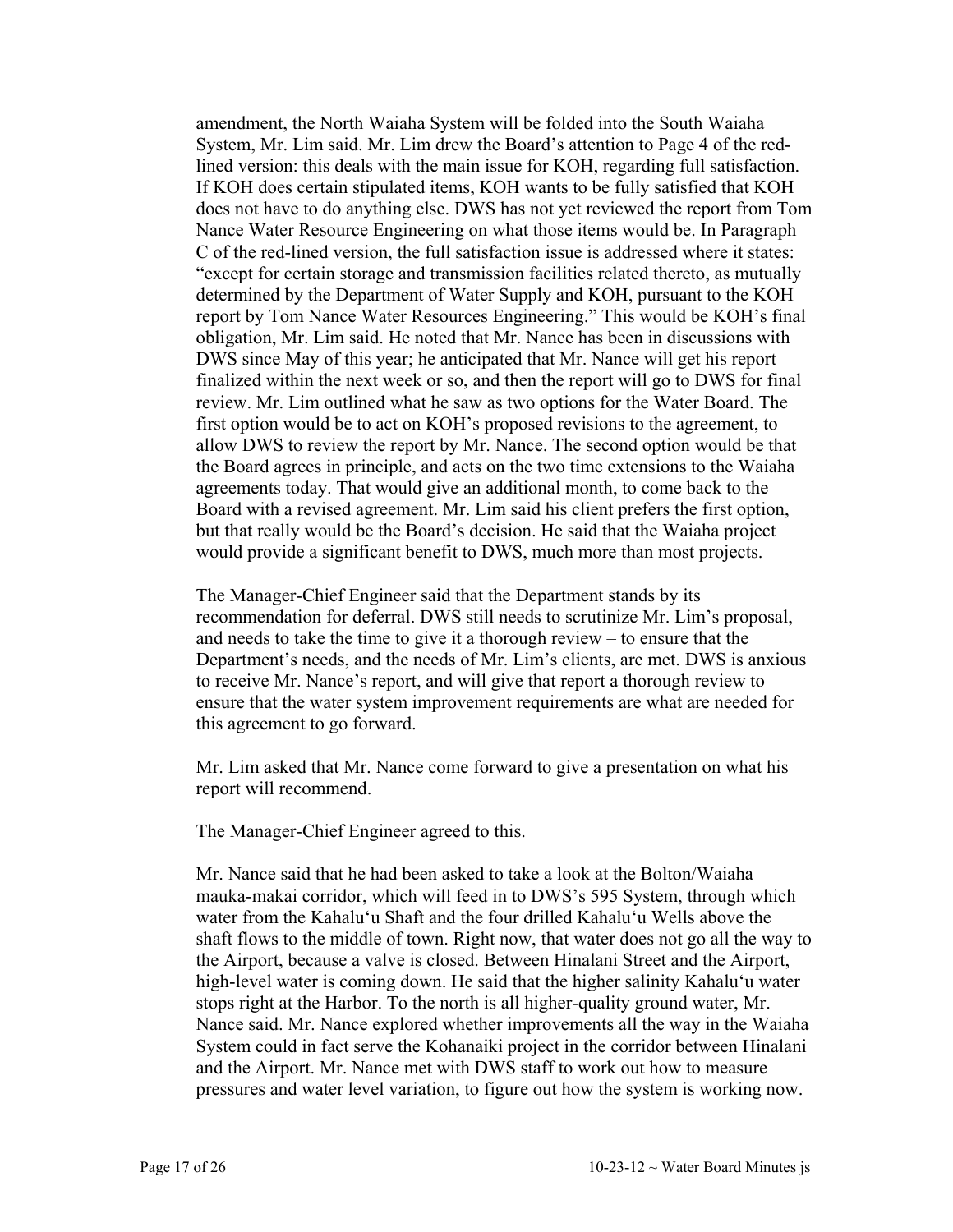He gathered that data over a period of a couple of weeks using pressure recorders, which DWS provided and installed, along with devices in the tanks provided by Mr. Nance. The data obtained helped Mr. Nance come up with a model to replicate how the system is operating now. Then, Mr. Nance was able to make or evaluate the changes necessary to move that water all the way to the north end – to serve Kohanaiki. Right now, the water coming into the 595 System goes to just past Palani Road. There is a PRV (pressure reducing valve) that knocks the elevation from 595 feet down to 400 feet, into the Hinalani-to-Keāhole Airport corridor. Currently the primary system is at the 363-foot elevation, but it is valved off; the water cannot come north unless the valve is opened. Mr. Nance said that in order for Kohanaiki to get water from this system, three modifications need to be made. The first modification would be a rate-of-flow controller, to control the flow of the Waiaha well as it feeds into the 595 system. The second modification is to have the valve opened so that the water can move into the 363 system in Hinalani, and from there, the water can move further north, Mr. Nance said. A rate-of-flow controller is needed there as well, to avoid starving Kona proper of water, while leaving the high-level water with its maximum use. The third modification is to have a 12-inch pipeline and a 16-inch pipeline in the Queen Ka'ahumanu Highway, as well as a parallel 16-inch pipeline that is going from the harbor all the way to the Airport. As it stands now, the 363 tank feeds everything from Hinalani to the Natural Energy Laboratory of Hawai'i Authority (NELHA). NELHA and the Airport are fed by a 280 tank, which is fed by the 363 tank, whose water comes down to feed the Airport and NELHA. The modifications will increase the hydraulic capacity of the 280 system by adding a new 20-inch pipeline, which will be able to supply the Airport, NELHA, Kohanaiki and other developments, Mr. Nance said. Besides the 20-inch pipeline, the parallel 16-inch pipeline has to go in as an alternate. In the meantime (before the 16-inch lines goes in), Kohanaiki is being served straight off the 363 system. Mr. Nance said he wanted to meet with DWS staff soon to establish what the Department wants Mr. Nance to do in his report, and to expedite DWS's review of the report.

ACTION: Motion to defer carried unanimously by voice vote.

### **C. TIME EXTENSION TO AGREEMENT REGARDING DEVELOPMENT OF SOUTH WAI'AHA WATER SYSTEM AND TIME EXTENSION TO AGREEMENT REGARDING DEVELOPMENT OF NORTH WAI'AHA WATER SYSTEM:**

The developer is requesting the Board approve a 30-day extension of the Agreement Regarding Development of the South Wai'aha Water System and North Wai'aha Water System.

The Manager-Chief Engineer recommended that Water Board approve the 30-day time extension of subject agreements, and that either the Chairperson or Vice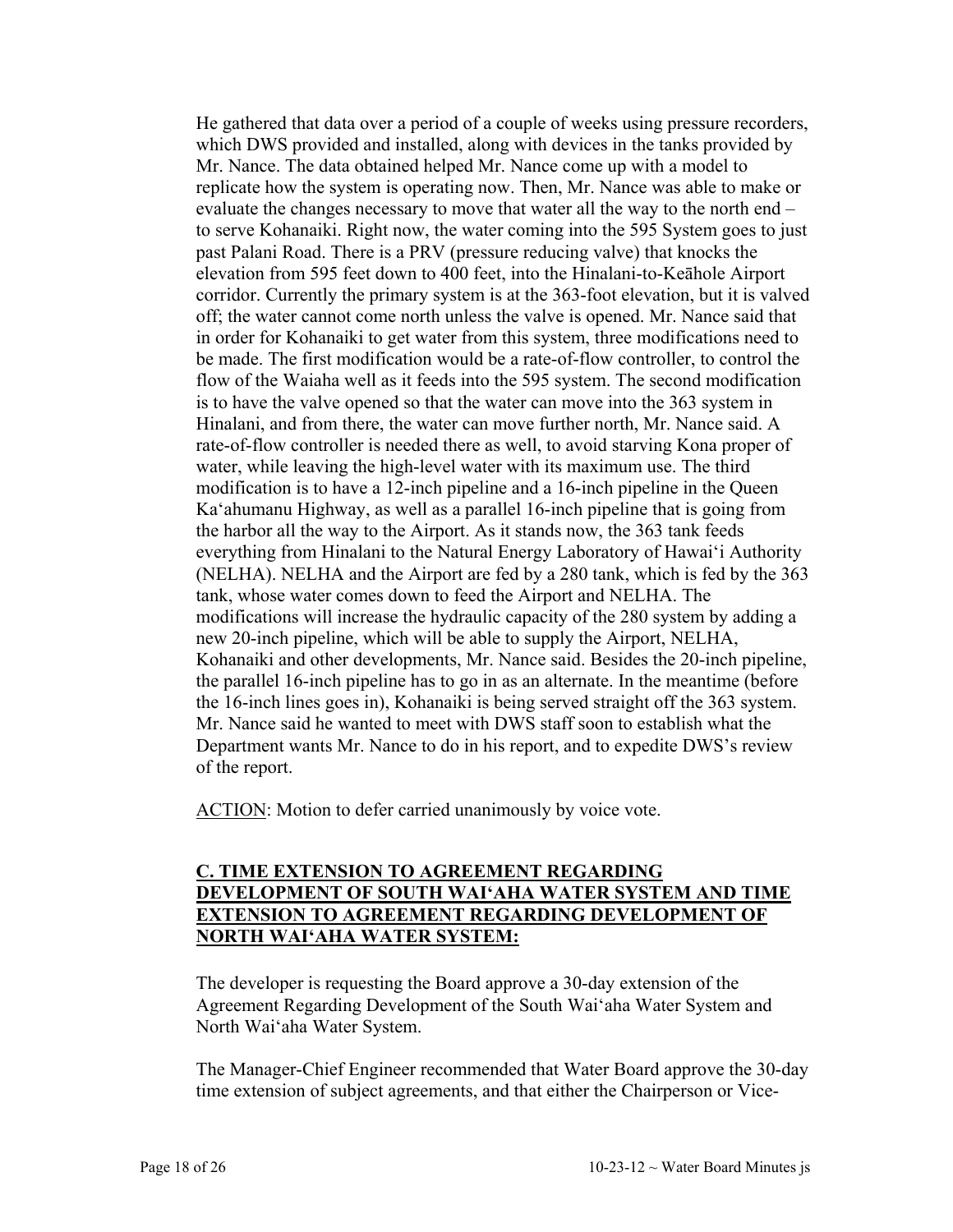Chairperson be authorized to execute the agreement, subject to review as to form and legality by Corporation Counsel.

MOTION: Ms. Lee Loy moved to approve; seconded by Mr. Robinson.

Mr. Robinson asked whether 30 days were enough time.

Mr. Lim said that for his client's benefit, it is better to keep it to 30 days. He said that Mr. Nance is pretty close to nailing down the engineering details, and he believed that a full, amended agreement will be ready by December 8, 2012.

Ms. Lee Loy asked whether 30 days were enough time for the staff.

The Manager-Chief Engineer confirmed that it was enough time for the staff.

ACTION: Motion carried unanimously by voice vote.

### **7) KA'U:**

## **A. HAWAIIAN OCEAN VIEW ESTATES STANDPIPE FACILITY:**

(This Item was handled earlier in the meeting.)

#### **8) MISCELLANEOUS:**

### **A. DEDICATION OF WATER SYSTEMS:**

The Department has received the following documents for action by the Water Board. The water systems have been constructed in accordance with the Department's standards and are in acceptable condition for dedication.

#### **1. GRANT OF EASEMENT (for water meter purposes)**

Grantor: Concept Construction, Inc. Tax Map Key: (3) 6-6-001:077 portion

MOTION: Mr. Taniguchi moved to approve; seconded by Ms. Lee Loy.

Mr. Inaba said that this involves a larger than usual meter box because the meter is a fire protection meter, and the meter box was not going to fit in the right-ofway. Therefore, a grant of easement was needed.

ACTION: Motion carried unanimously by voice vote.

### **B. AD HOC FINANCE COMMITTEE REPORT:**

No report.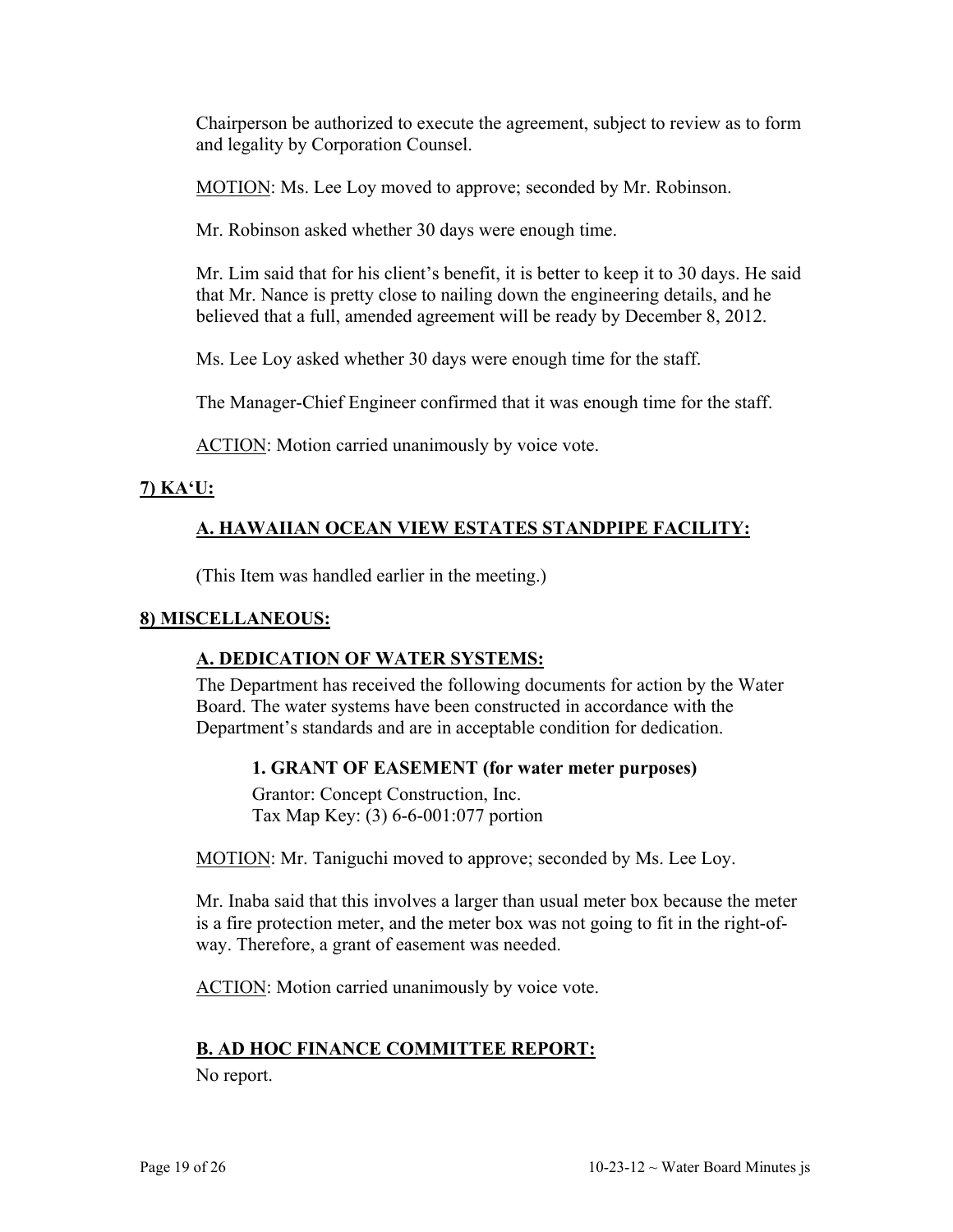# **C. ENERGY MANAGEMENT ANALYST UPDATE:**

Ms. Myhre reported that seven responses to the Lālāmilo Wind Farm questionnaire responses are being reviewed. The notifications announcing which companies ranked as the top three qualified offerors will be mailed out on Tuesday, October 30. The identities of the top three remain confidential, she said.

Regarding the fleet vehicle monitoring program that tracks 15 vehicles in Kohala District, there have been quite a bit of fuel savings, thanks to awareness about idling. Trimble is the vendor whose GPS equipment is on the vehicles. As DWS looks into adding more safety features, it is considering other vendors who could provide the GPS tracking plus safety features, for less money. New technology in this area is being developed rapidly, and the prices are dropping. DWS is considering adding monitoring equipment to the rest of the fleet, Ms. Myhre said.

Mr. Taniguchi asked to have his memory refreshed on what the Lālāmilo developer would do. He asked whether the developer would pay for everything.

Ms. Myhre said that DWS has leased about 80 acres of land for the project, right next to eight wells. DWS is proposing that a company will come in and build a wind farm, storage capability, etc., so that the wells can maximize the use of renewable energy (from wind or other renewable sources). DWS would be paying the wind farm rate for electricity, which will be lower than what DWS is paying HELCO. This will result in a savings to DWS's water customers, because DWS will be paying less for electricity.

Mr. Taniguchi recalled a presentation about Lālāmilo that mentioned something about selling excess electricity to other parties.

Ms. Myhre said that HELCO told DWS that HELCO is not planning to purchase any excess power from the wind farm.

Mr. Taniguchi asked if this meant that the wind farm would develop the facility exclusively for DWS, and charge DWS a fee for electricity less than HELCO.

Ms. Myhre confirmed this.

Mr. Taniguchi asked whether the term was for however long DWS wanted. Ms. Myhre said the term was 20 years. She said that the Board would need to review and approve the Power Purchase Agreement with the wind farm developer. DWS provided a draft Power Purchase Agreement in the Request for Proposals (RFP), as an example of what DWS wants. The bidders on the project will have to live with the terms that DWS is seeking on the Power Purchase Agreement. The Board will also have to approve the final lease on the 80-acre property, she said.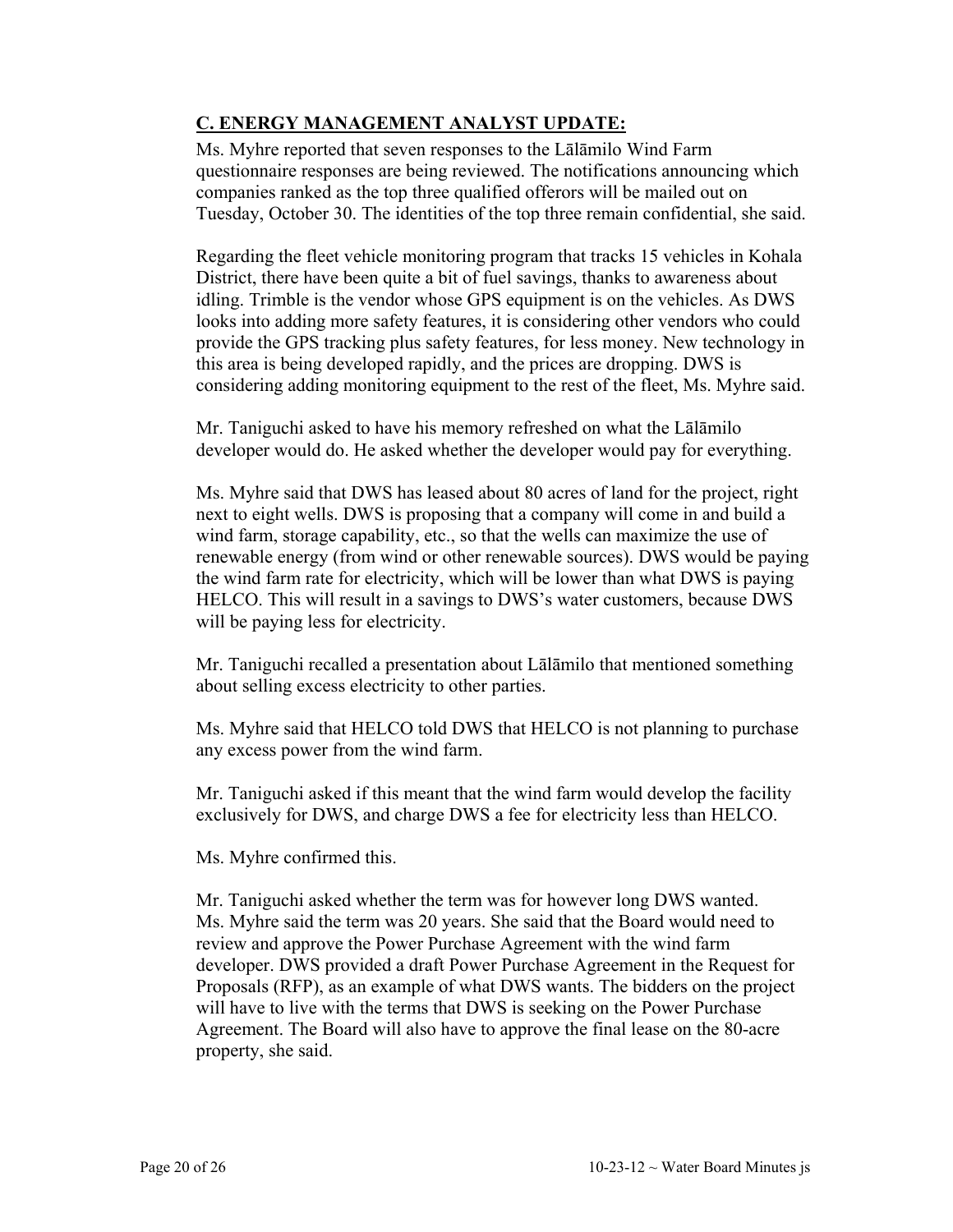Mr. Taniguchi asked about the vehicle monitoring program, whose aim he understood to be fuel savings. He asked if now the program was going to explore safety issues.

Ms. Myhre said that the GPS units have the ability to look at fast acceleration, fast braking and sharp maneuvering. She confirmed that safety concerns were another reason for the program. The program was aimed at safety and fuel savings. However, the safety features that DWS got from Trimble are not as robust or as good value as what other vendors offer. The safety features that monitor hard braking, fast maneuvers and acceleration can teach drivers of DWS vehicles to drive more responsibly, she said.

The Manager-Chief Engineer said the Department is still monitoring and evaluating the data collected from the existing units installed on vehicles.

Mr. Robinson asked about the Power Purchase Agreement on the Lālāmilo project. He asked whether DWS expected the rates to be consistent with what the Public Utilities Commission (PUC) has allocated for Tiers 1, 2 and 3. He asked whether the rates could be 22.5 cents per kilowatt-hour or thereabouts.

Ms. Myhre said that would be ideal. The vendors will have to disclose in their proposals how much they plan to charge DWS for electricity; the rate must be less than what HELCO pays for electricity.

Mr. Robinson asked whether it could be a combination of wind and solar.

Ms. Myhre said that could be; right now, the scenario is wind power plus X. The challenge will be to look at what the vendors propose in terms of batteries, pump storage, hydro-power, solar power, etc. The Department will have to determine whether a proposal makes sense for DWS.

Chairperson Meierdiercks noted that HELCO told DWS that HELCO was unwilling to buy any excess power. He asked whether the County, especially the Mayor, was aware of this.

The Manager-Chief Engineer said that DWS has been coordinating this project with the Department of Research and Development, and DWS has also been in close contact with the Mayor's office on this project.

Chairperson Meierdiercks asked the County, was aware of HELCO'S unwillingness to buy excess power from DWS, especially in light of the County's initiatives on renewable energy.

Ms. Myhre said that the two already-existing wind farms on the Big Island cannot sell to HELCO as much power as they produce. HELCO has a first come, first served rule, and the first two wind farms take precedence in selling their power to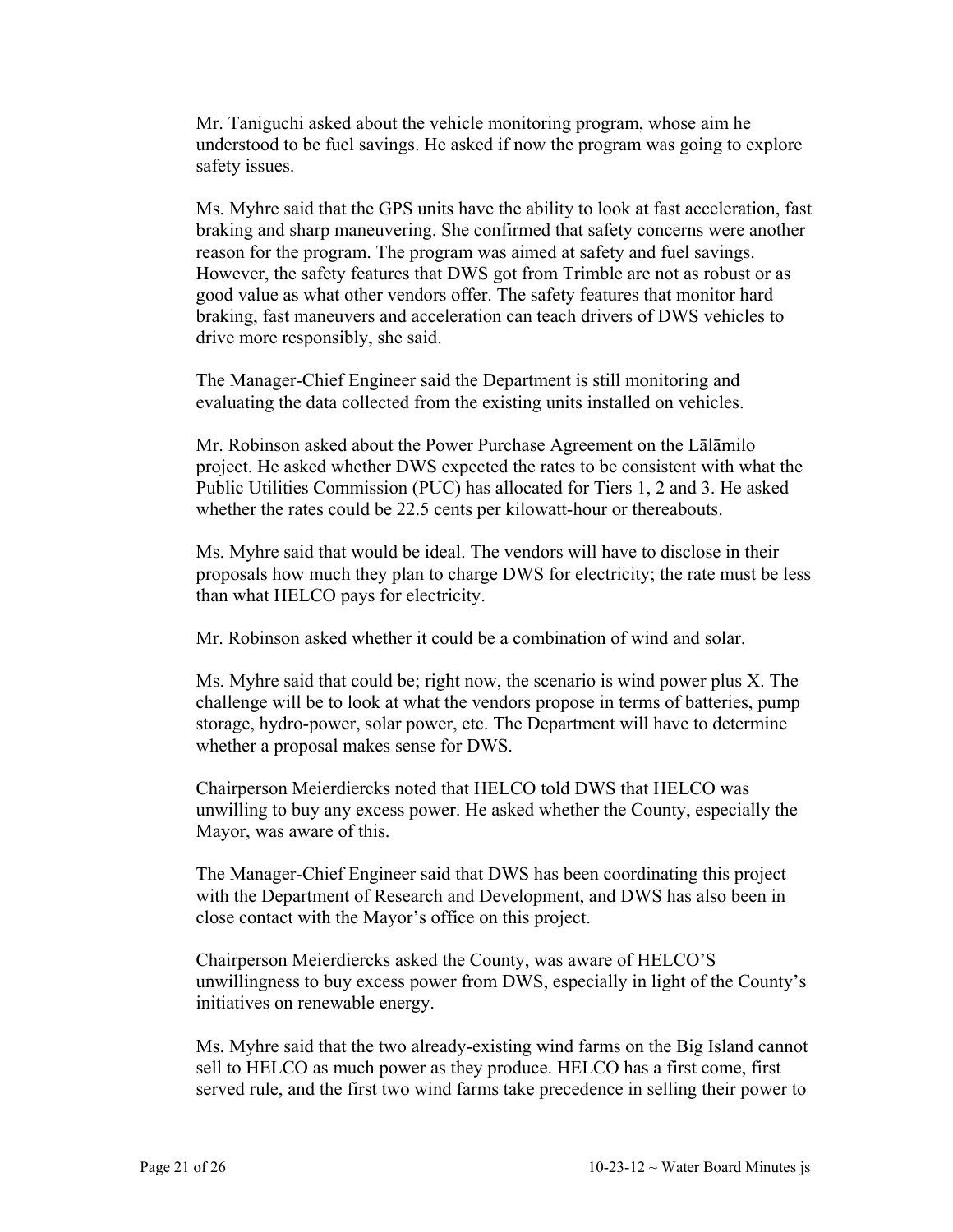HELCO. Once on-line, Lālāmilo would have to queue up behind the two existing wind farms, she said.

Chairperson Meierdiercks said that HELCO in essence is saying that it would rather burn fuel than take wind power.

### **D. MONTHLY PROGRESS REPORT:**

Mr. Greenwell asked if Orchid Isle had delivered the last truck purchase okay. The Manager-Chief Engineer confirmed that the truck was delivered on time.

### **E. REVIEW OF MONTHLY FINANCIAL STATEMENTS:**

No discussion.

## **F. STRATEGIC AND BUSINESS PLANS UPDATE:**

Ms. Aton said that today's update involved entries to the Strategic Initiatives and Tactics table, on Page 5 and 7, regarding projects that have already been completed as of the end of Fiscal Year 2012 (i.e., the end of June this year). There are also projects slated for completion by the end of Fiscal Year 2013, as well as some projections for Fiscal Year 2014. She noted the updates on the Information Systems Plan for the Administration Division, and the Finance Division's newlyamended credit deposit rule. The Tactics table shows what has already been completed up to June of this year, from the original Strategic Plan, and the Tactics table also shows what goals the Department should meet by June of next year.

Mr. Greenwell asked whether the general public has said anything about the newly-amended credit deposit rule.

Ms. Aton said it has been pretty quiet.

Mr. Sumada said that the notices to customers have just started going out.

Ms. Aton said the only questions have come from staff at the DWS baseyards in Kona and Waimea.

### **G. MANAGER-CHIEF ENGINEER'S REPORT:**

The Manager-Chief Engineer provided an update or status on the following:

**1) Palani Road Transmission Waterline Project** – Mr. Inaba said that DWS had received the chlorination certificates for the tanks and the waterlines, so that part is complete. DWS is going to be completing one of the two remaining connections this week, and the second connection will hopefully be completed within a week or two after that. The next job is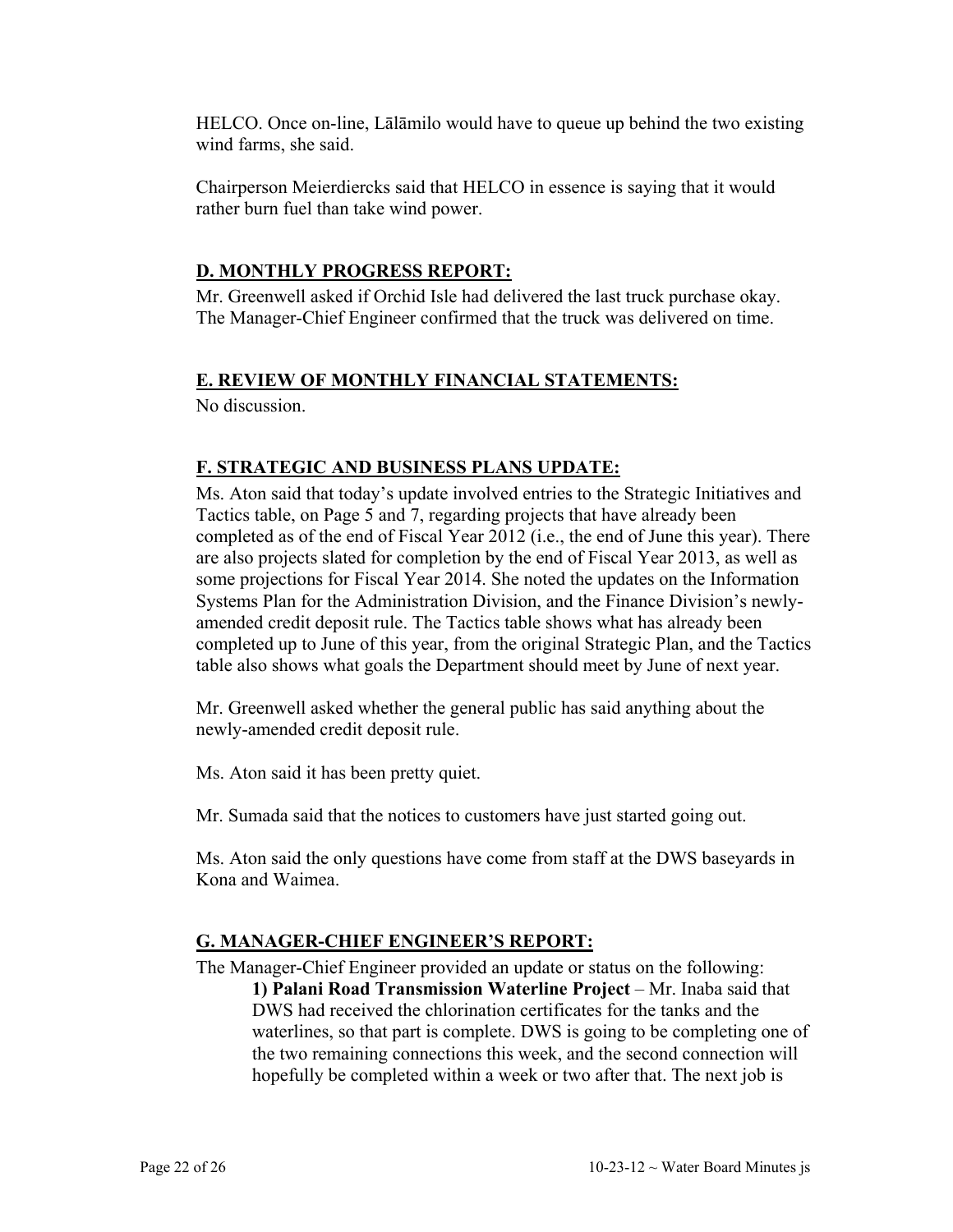basically clean-up. He said that hopefully, the water should be flowing next week.

**2) Kawailani Tank update** – Last week, Mr. Inaba got in contact with the contractor and the painting sub-contractor. There was an issue with the tank wall surface. The correct type of paint was identified, and the contractor and his sub-contractor are exploring whether a local supplier has that type of paint available here. The contractor is still waiting to get information on the "escalation prices" from all of his sub-contractors, for the work that they still need to do; the sub-contractors need to show what the cost difference is, based their increased labor rates.

**3) Pu'ukala/Kona Ocean View Properties Subdivision Improvement District Update** – DWS has received approval to go ahead to bid this project out, Mr. Inaba said. The approval came in an email from the Colorado office of the U.S. Department of Agriculture. DWS is now gathering the documents to create the bid package, and the Department hopes to put the package together, bid the project out, and award by the end of the year. DWS hopes to bid the project out next month, and award it at the December Board meeting. The Department is getting assistance from Hawai'i Water in reviewing the project documents, etc.; having everything lined up will be very important to DWS getting reimbursed, Mr. Inaba said.

Returning to the Kawailani Tank item, Mr. Taniguchi asked for confirmation that the tank was never painted.

Mr. Inaba said that the walls were never painted.

Mr. Taniguchi asked whether the type of paint were specified already.

Mr. Inaba said yes, but DWS is seeing horizontal shrinkage cracks. With the original type of paint, there will probably be some failing of the paint that is painted over the cracks. The original type of paint is not breathable: with moisture present, there is likely to be vapor pressure, and the paint may fail.

Mr. Taniguchi asked what would have happened if the delay had not occurred, and if the sub-contractor had painted over the cracks. He asked whether the other tanks DWS uses were the same kind of tank.

Mr. Inaba said that DWS does see blistering on some of the tanks, but the design for the Kawailani Tank is one of a kind. DWS has not seen these horizontal shrinkage cracks, or hairline cracks, on other tanks. This is occurring late in the game. He noted that the tank is not leaking, and no water is coming out of the tank. Exterior moisture is getting into the cracks, and to cover it up would mean sealing the moisture behind the paint; this would lead to vapor pressure that pushes against the paint. The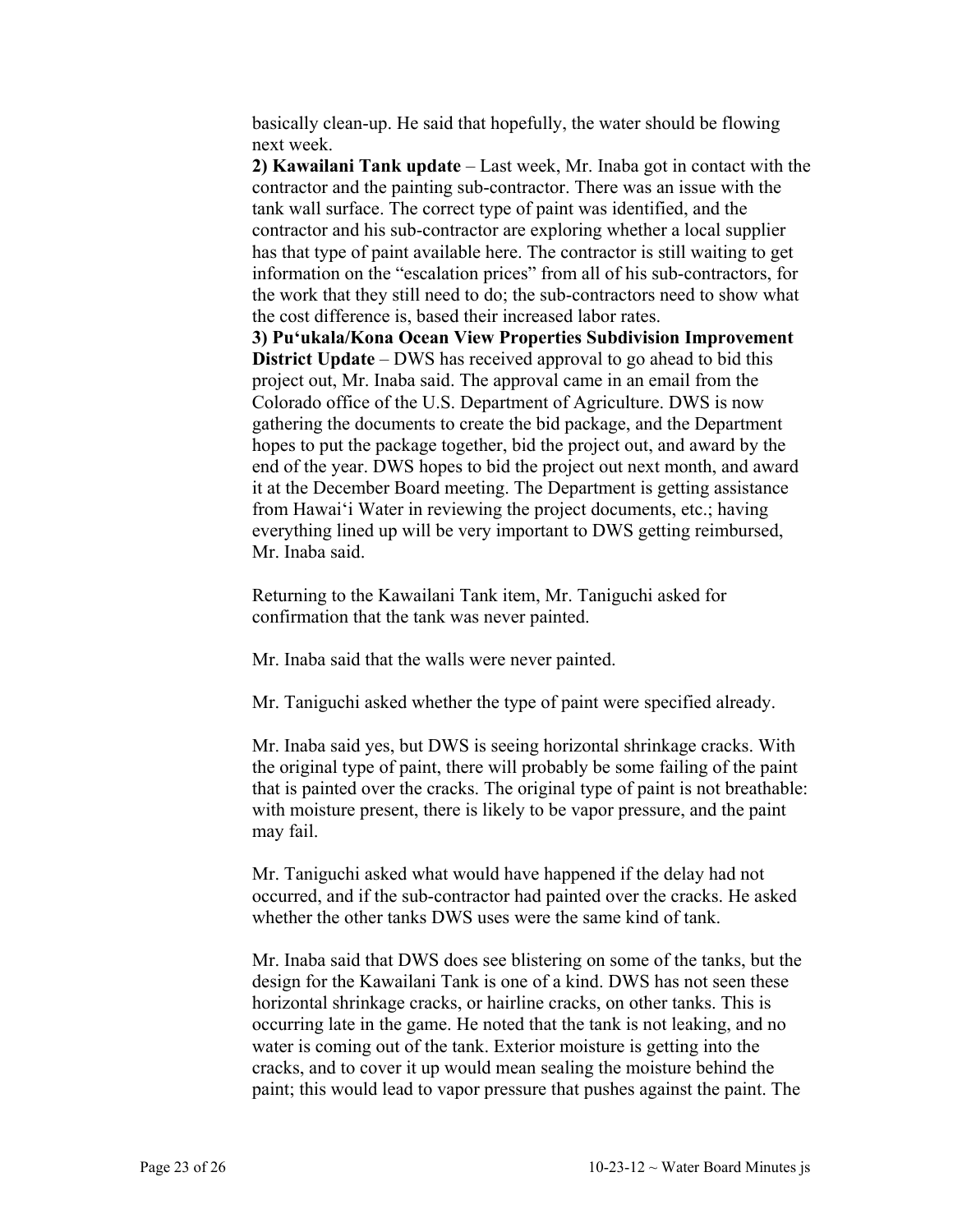sub-contractor is recommending a breathable paint instead of the original type of paint, Mr. Inaba said.

Mr. Taniguchi asked when the anticipated completion date is.

Mr. Inaba said he had hoped to complete this by the end of the year, but now he is not sure. He said he still needs to get the escalation price information from the contractor. The contractor has been seeking this information from his sub-contractors, but it is not clear how responsive the sub-contractors are. Mr. Inaba said he is going to ask for a breakdown of who else the contractor is waiting for. One of the sub-contractors has gone out of business, and needs to be replaced. DWS needs the quote for the contractor to complete the work. DWS will only consider a quote for the amount that exceeds the original quote. If, for example, the original quote was for \$100,000.00 and the new quote is for \$112,000.00, DWS will only consider the \$12,000 over what the contractor originally bid to do the work, Mr. Inaba said.

Mr. Taniguchi asked who was paying that.

Mr. Inaba said that the quote would come to DWS as a request. The contractor is considered to be not at fault for the delay to the project; the delay was caused by the roof issue. The quote, called "price escalation," is basically for labor.

Turning back to the Palani Road project, Mr. Greenwell asked if everybody connected with the project was happy, and whether DWS can walk away from the completed project free and clear as early as next week.

Mr. Inaba said that hopefully will happen next month, with the clean-up and the blessing by Queen Lili'uokalani Trust (QLT), with which DWS will coordinate.

Mr. Greenwell asked whether there were any outstanding problems with the contractor, the neighbors, or the street.

Mr. Inaba said he only knew of one claim by a neighbor, which the contractor had his insurer take care of. Mr. Inaba was not sure if the claim had been settled yet; an independent structural engineer had been hired, he noted.

Ms. Garson said she did not know the status of that claim.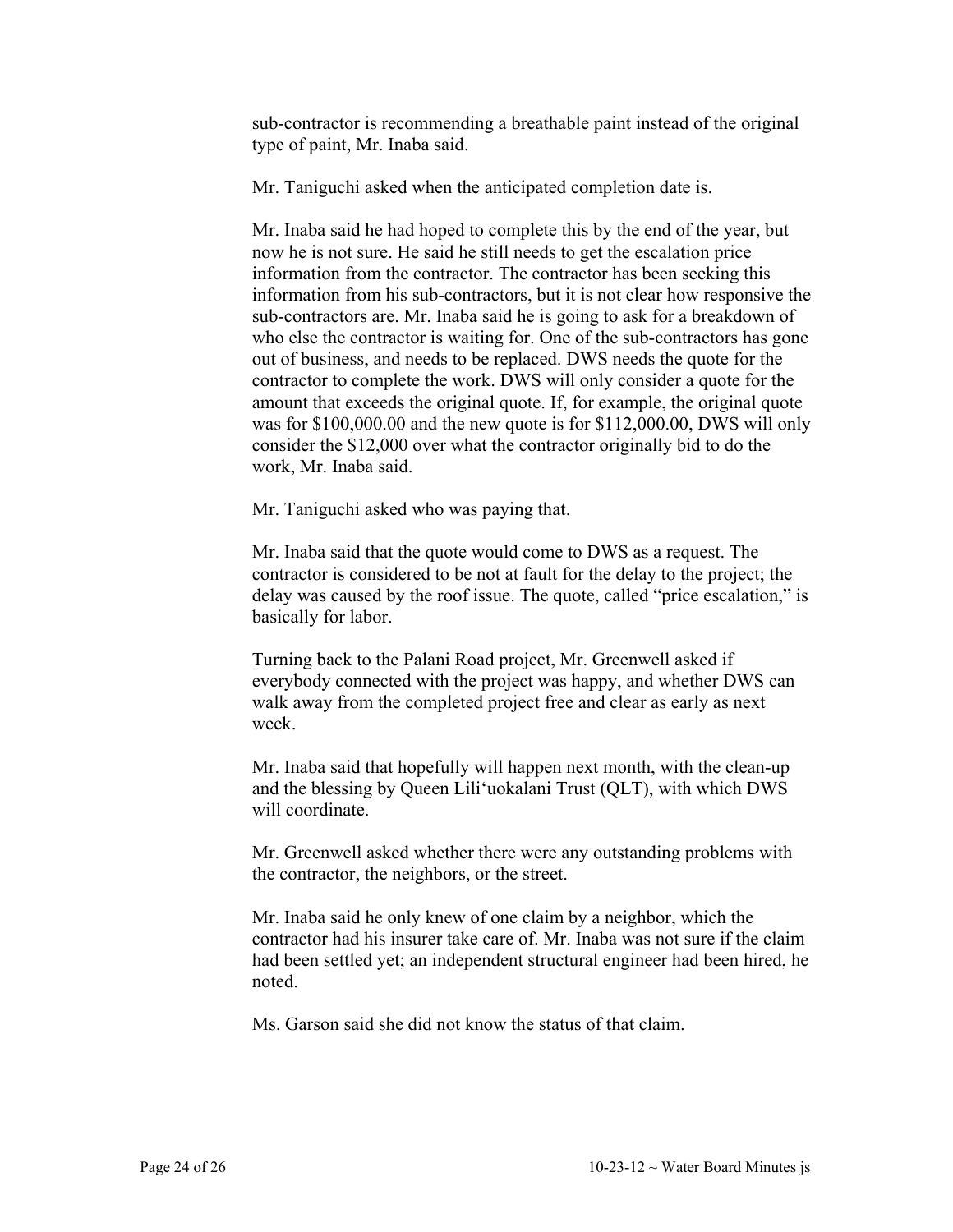Mr. Inaba said the claim was initially addressed, but it was brought up again. However, that was quite a while ago, and nothing much has come up lately.

The Manager-Chief Engineer said if nothing official in the way of an obstacle arises, DWS will proceed with finalizing the project. He did not know whether the contractor had made any arrangements to store material or equipment with any property owners in the area. DWS needs to hear from the property owner that everything was restored back to normal, the Manager-Chief Engineer said.

Mr. Robinson asked whether the Forest City project would be taking water from the Palani transmission line as well, or would Forest City be generating their own source.

The Manager-Chief Engineer said Forest City needs to develop their own water sources, and will also need to develop their own transmission system, to bring the water down from their sources to their project. DWS has not made any commitments to Forest City to allow them to utilize any of DWS's existing transmission systems.

Mr. Inaba said there is no commitment per se. However, Forest City is planning to model, based on some of DWS's existing systems. Forest City will provide its own source and transmission to the point of adequacy, he said.

The Manager-Chief Engineer said it may be similar to what Mr. Nance mentioned earlier, whereby Mr. Nance comes up with a hydraulic design, and see where DWS needs to do certain improvements on its existing system. It will be something that DWS will review with Forest City's consultants.

4) Public Information and Education Specialist Update – Ms. Aton reported that she had participated in a two-day tabletop training regarding emergency response at Civil Defense last month. She said that DWS administration had held meetings to update staff at the Hilo and Ka'u baseyards. She distributed water-related newspaper articles that appeared in the past month.

### **H. CHAIRPERSON'S REPORT:**

Chairperson Meierdiercks reported on the recent Hawai'i Waterworks Association (HWWA) conference on Oahu. He said that among the topics was an eye-opening presentation on the Honolulu rapid transit system plans, which could depend on the upcoming election. There were reports from all of the islands regarding drought or lack of water over the past 30 years. One interesting presentation